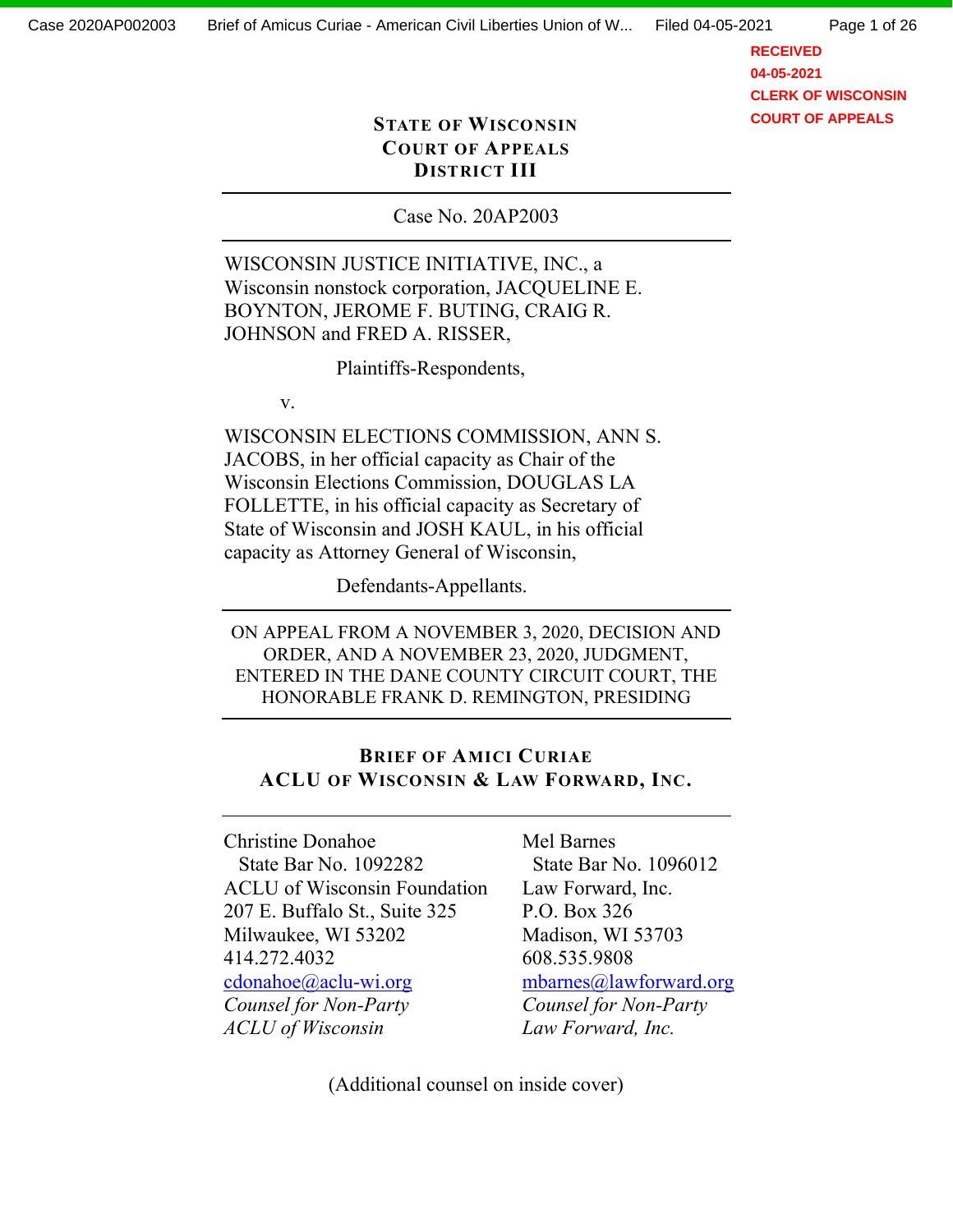Page 2 of 26

Jeffrey A. Mandell State Bar No. 1100406 Douglas M. Poland State Bar No. 1055189 Pahoua Thao State Bar No. 1098421 Stafford Rosenbaum LLP 222 West Washington Avenue P.O. Box 1784 Madison, WI 53701-1784 P: 608.256.0226 E: [jmandell@staffordlaw.com](mailto:jmandell@staffordlaw.com) E: [dpoland@staffordlaw.com](mailto:dpoland@staffordlaw.com) E: [pthao@staffordlaw.com](mailto:pthao@staffordlaw.com) *Counsel for Non-Party Law Forward, Inc.*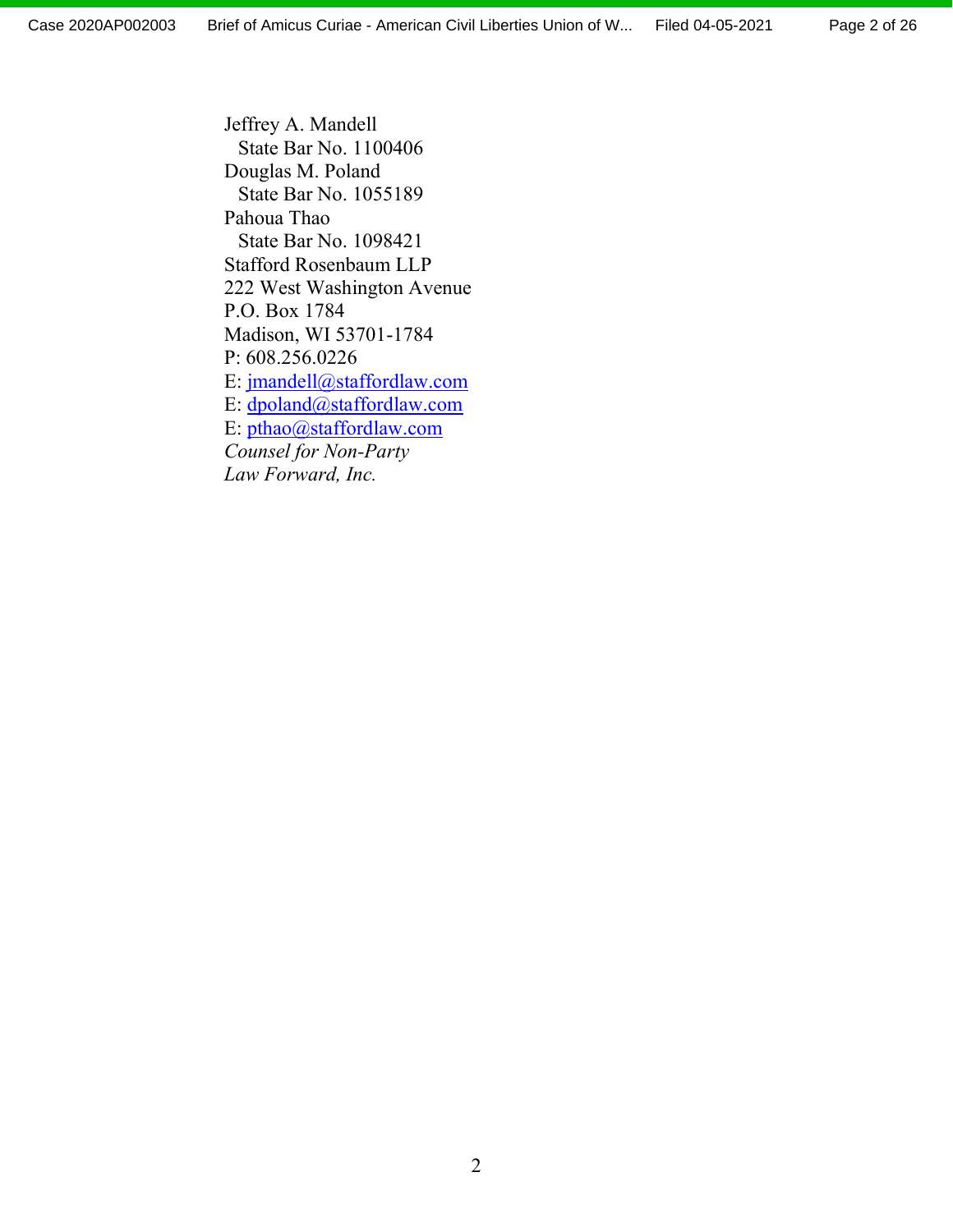# TABLE OF CONTENTS

| The Marsy's Law Ballot Question Failed To Fully<br>Ι.                                              |
|----------------------------------------------------------------------------------------------------|
| The ballot question was improperly framed and<br>A.                                                |
| The ballot question was misleading because<br>B.<br>voters evaluate gains and losses differently10 |
| Multiple ballot questions would have mitigated the<br>П.                                           |
|                                                                                                    |
|                                                                                                    |
| CERTIFICATE OF COMPLIANCE WITH RULE                                                                |
| CERTIFICATION OF FILING AND SERVICE  21                                                            |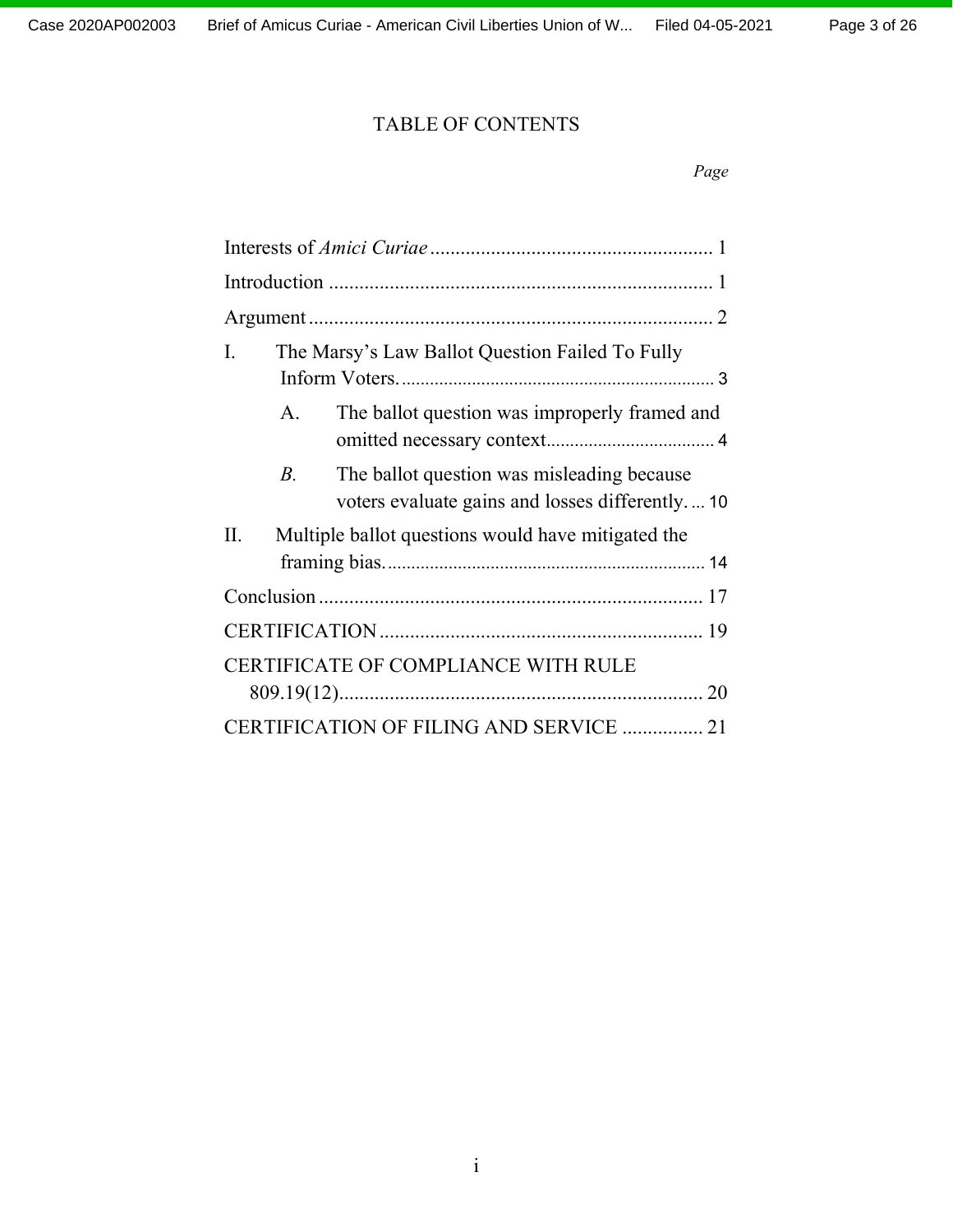# TABLE OF AUTHORITIES

```
Page
```
# **Cases**

| McConkey v. Van Hollen, 2010 WI 57, 326 Wis. 2d 1, |
|----------------------------------------------------|
| State ex rel. Thomson v. Zimmerman, 264 Wis. 644,  |
|                                                    |
| State v. Zimmerman, 187 Wis. 180, 204 N.W. 803     |
|                                                    |

## **Other Authorities**

| Amos Tversky & Daniel Kahneman, The Framing of          |  |
|---------------------------------------------------------|--|
| Decisions and the Psychology of Choice, 211             |  |
|                                                         |  |
| Arthur Lupia, The Effect of Information on Voting       |  |
| <b>Behavior and Electoral Outcomes: An Experimental</b> |  |
| Study of Direct Legislation, 78 PUBLIC CHOICE 1         |  |
|                                                         |  |
| Craig M. Burnett & Vladimir Kogan, When Does Ballot     |  |
| Language Influence Voter Choices? Evidence from a       |  |
| Survey Experiment, 32 POLITICAL COMMUNICATION           |  |
|                                                         |  |
| DANIEL KAHNEMAN, THINKING, FAST AND SLOW 368            |  |
|                                                         |  |
| Dennis Chong & James N. Druckman, Framing Theory,       |  |
| ANNUAL REV. POLI. SCI., 10:103-26 (2007) 5, 8           |  |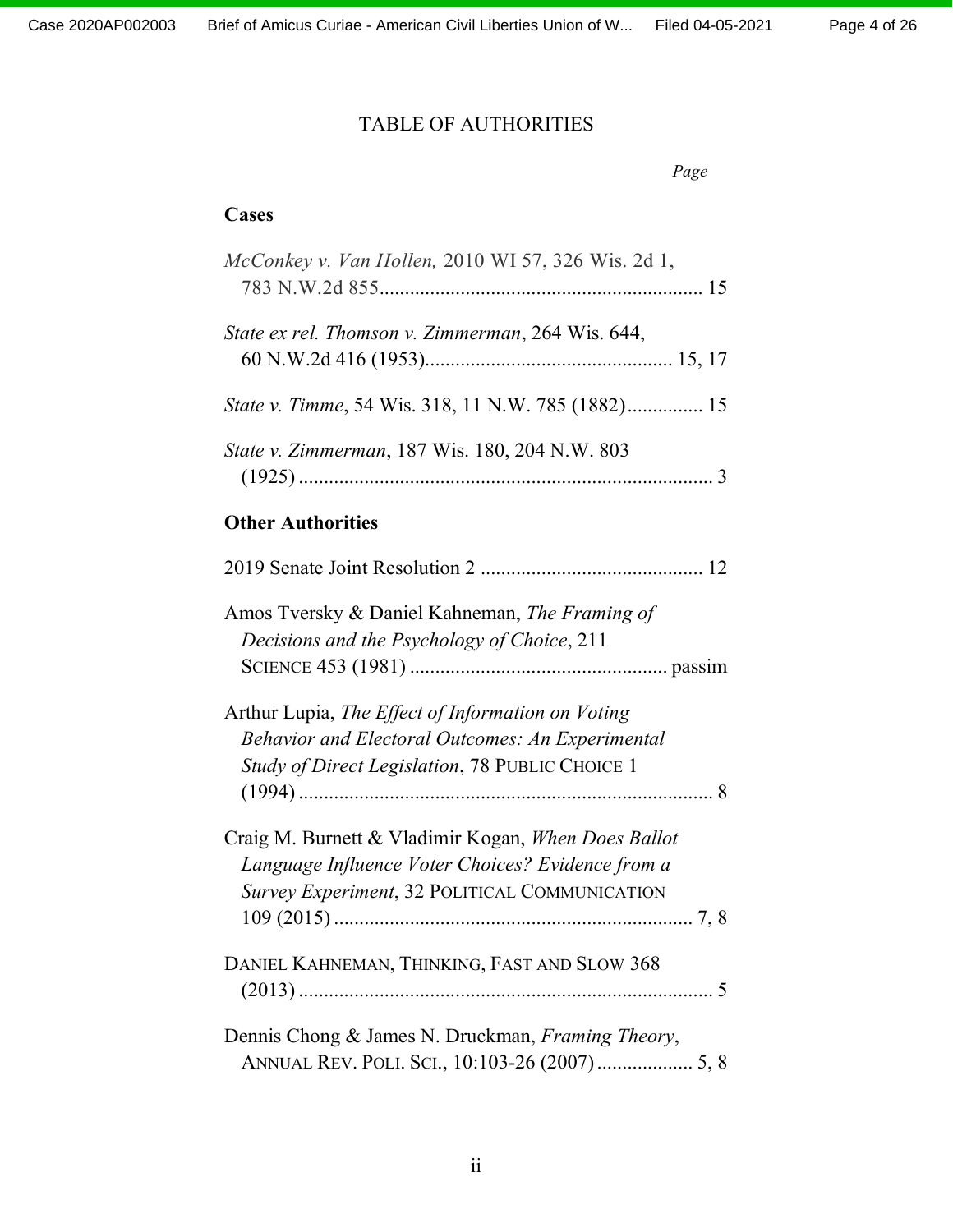| James N. Druckman & Arthur Lupia, Mind, Will,       |
|-----------------------------------------------------|
| and Choice, at *8, OXFORD HANDBOOK OF               |
| CONTEXTUAL POLITICAL ANALYSIS, eds. Robert E.       |
|                                                     |
| Jeff Hastings & Damon Cann, Ballot Titles and Voter |
| Decisions Making on Ballot Questions, 46(2)         |
| STATE & LOCAL GOV'T REV. 118 (2014)  11             |
| Richard B. Collins & Dale Oesterle, Structuring the |
| Ballot Initiative: Procedures That Do and Don't     |
|                                                     |
| Sanford V. Levinson & William D. Blake, When        |
| Americans Think About Constitutional Reform: Some   |
| Data and Reflections, 77 OHIO ST. L.J. 211 (2016) 7 |
| Werner Pleschbreger, "Making Informed Citizens in   |
| Local Direct Democracy. What Part Does Their        |
| Government Perform?" in Local Government and        |
| Urban Governance in Europe 233, 234, eds.           |
|                                                     |
|                                                     |
| Wisconsin Primary Recap: Voters Forced to Choose    |
| Between Their Health and Their Civic Duty,          |
|                                                     |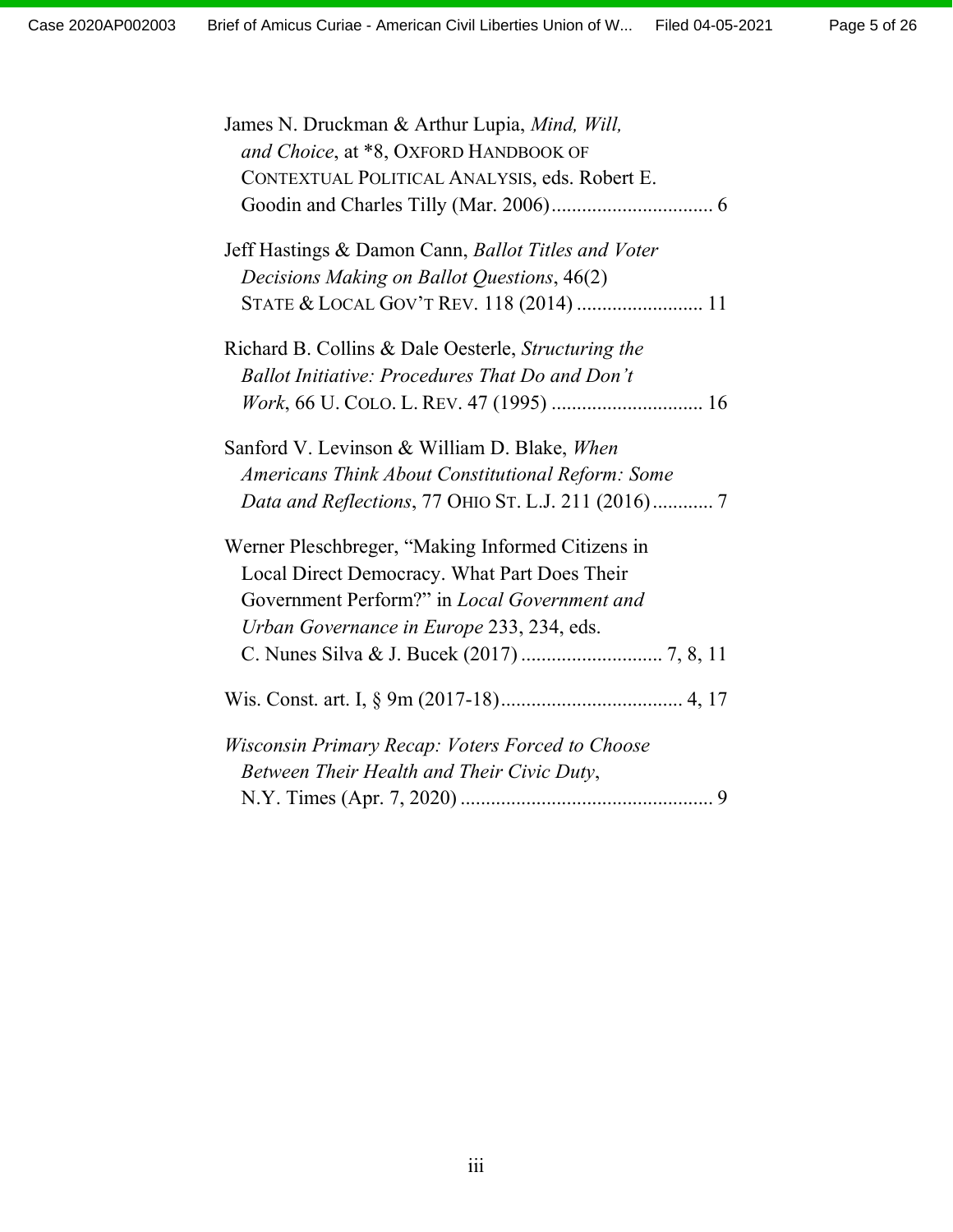#### **INTERESTS OF** *AMICI CURIAE*

<span id="page-5-0"></span>The ACLU of Wisconsin Foundation aims to ensure that voters understand their voting rights and can freely exercise those rights. Law Forward exists to advance democracy in Wisconsin and revive our state's traditional commitment to clean and open government. *Amici* litigate, invest in public education, and engage in administrative processes to secure broad participation in elections.

#### **INTRODUCTION**

<span id="page-5-1"></span>Wisconsin's election code is highly detailed. The statutes prescribe every step of the election process—including voter registration, ballot preparation, vote counting, and disputes over results—to secure the fundamental promise of American democracy: government of, for, and by the people. This case goes to the heart of that promise, seeking to ensure that, when the people vote on whether to amend our state constitution, the meaning of the changes they are asked to consider are fully and fairly presented. Absent clear, complete, neutral presentations, we cannot be certain that constitutional changes reflect the people's will.

The decision below and the parties' briefs address the constitutional requirements and caselaw in detail. *Amici*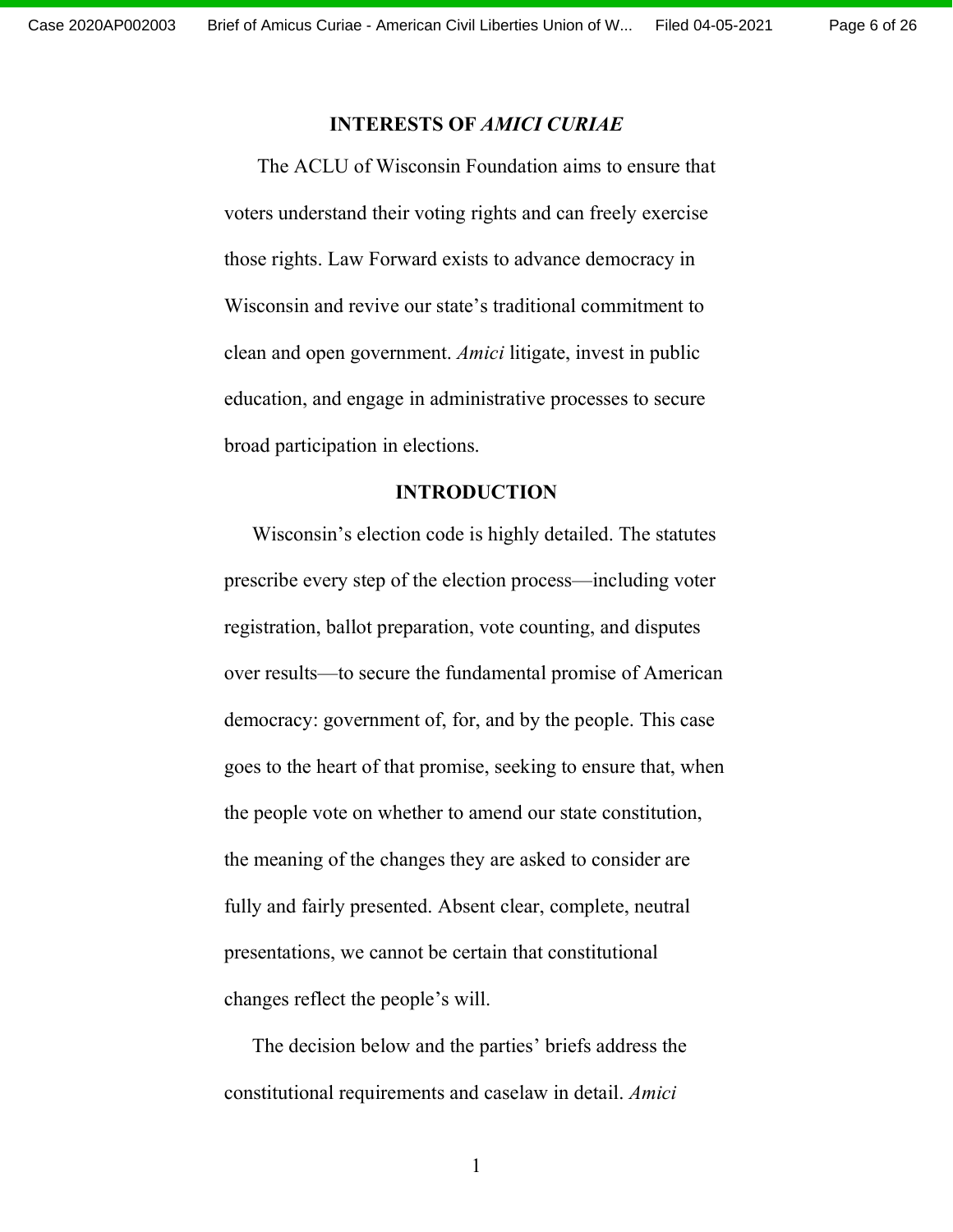*curiae* seek to elucidate what it means to fully inform the voters in this context. There is no way to determine what elements of an amendment are "essential," and what is or is not a separate subject, without understanding how voters make decisions.

#### **ARGUMENT**

<span id="page-6-0"></span>Marsy's Law, a proposed amendment longer than the entire Bill of Rights, augured multiple changes to the Wisconsin Constitution. Yet it was presented to voters in a single, short, constitutionally invalid ballot question that neglected to describe major provisions of the proposed amendments and conflated topics not connected to the same general purpose.

Established research on decision-making underscores the infirmity of the ballot question. Voters may have evaluated Marsy's Law differently if the ballot question had accurately described not only the law's expansion of victims' rights but also its potential curtailment of defendants' rights.<sup>1</sup>

 $<sup>1</sup>$  Appellants argue that the amendments do not eliminate defendants'</sup> rights. For present purposes, *amici* argue that voters should have been informed of various textual changes because of their *potential* to narrow if not eliminate certain longstanding rights of defendants.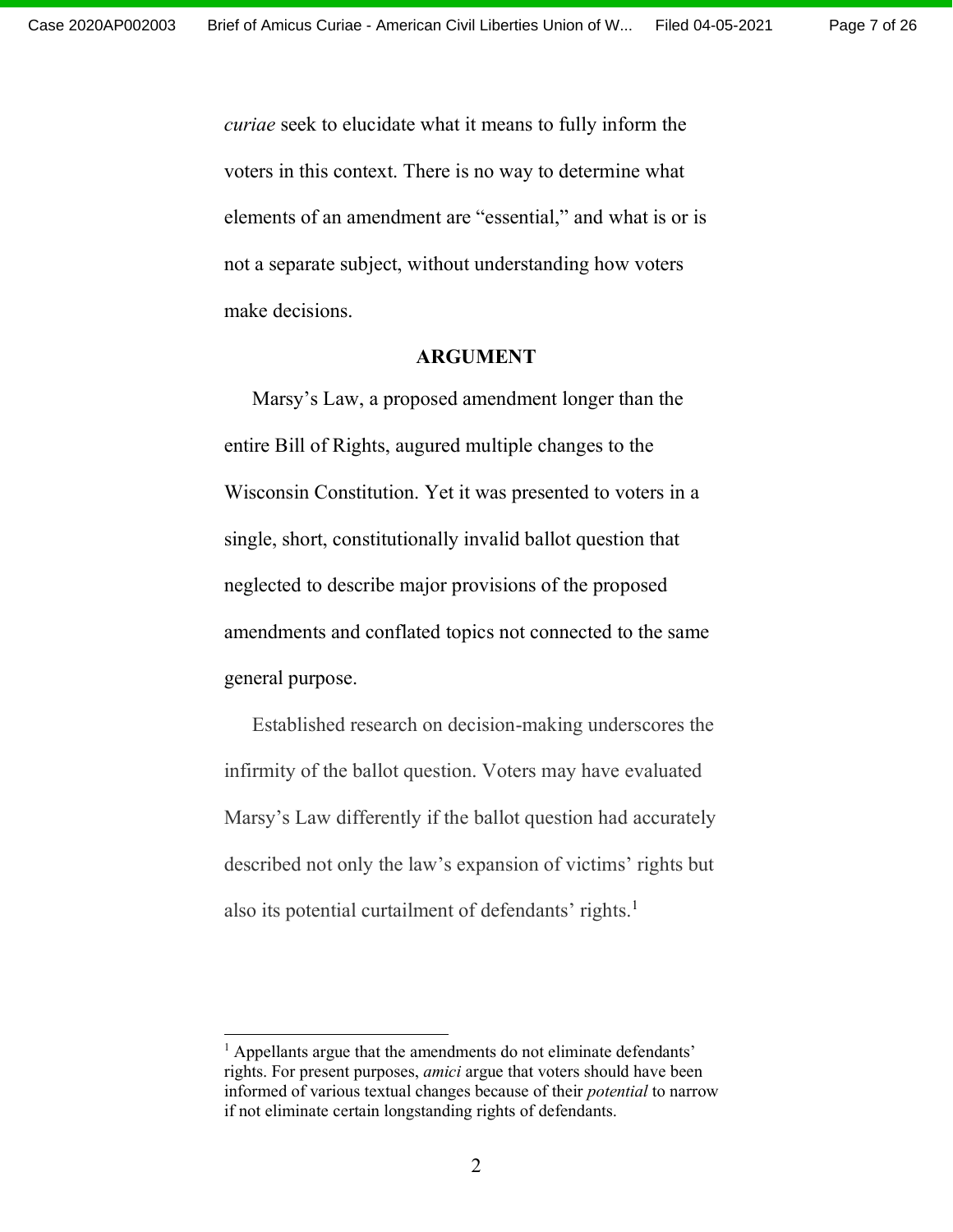### <span id="page-7-0"></span>**I.** The Marsy's Law Ballot Question Failed To Fully **Inform Voters.**

Marsy's Law was presented to voters in a 64-word ballot question. (A-App. 142) That question failed to provide the basic information voters needed to make an informed decision on the effects of the thousand-word proposed amendment. A ballot question must be an "intelligent and comprehensive submission" so that the people "may be fully informed on the subject." *State v. Zimmerman*, 187 Wis. 180, 204 N.W. 803, 811 (1925).

Fully informing the voters need not require lengthy or technical exposition, which could reduce voter comprehension. But a ballot question must in all circumstances "reasonably, intelligently, and fairly comprise or have reference to every essential of the amendment.´ *Id.* In adopting these standards, the Wisconsin Supreme Court reflected a basic understanding of the information voters need to make informed decisions. That understanding has now been confirmed by research.

Behind the short, anodyne ballot question voters saw, Marsy's Law comprises a long and detailed set of amendments. It rewrites Wisconsin's original Crime Victim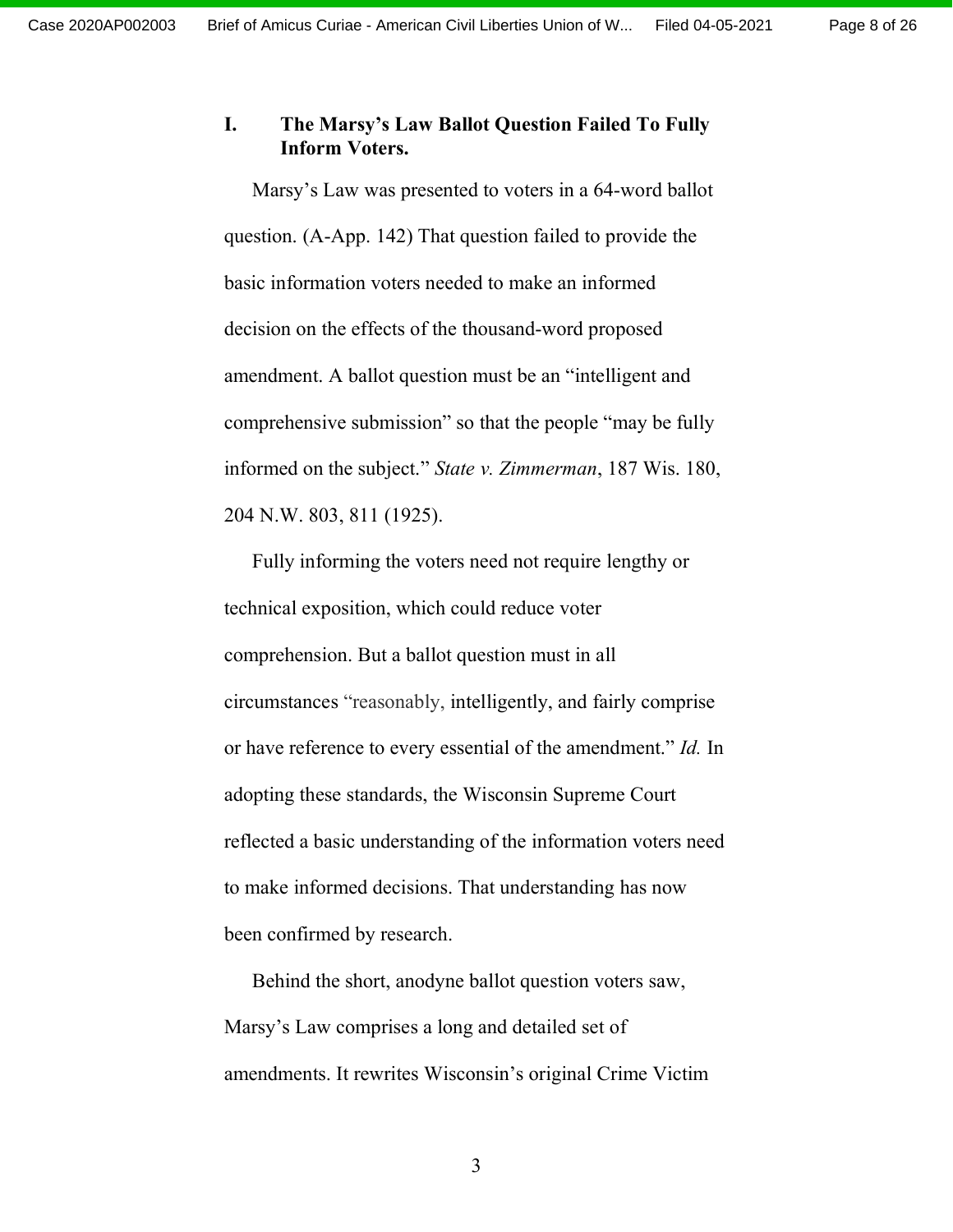Bill of Rights, enacted in 1993. That provision was 148 words long. Wis. Const. art. I, § 9m (2017-18). Marsy's Law discarded nearly three-quarters of those words and created a new crime victims bill of rights, more than six times longer. Capturing for voters the substantial changes and the trade-offs involved in Marsy's Law required more than the ballot question provided.

### <span id="page-8-0"></span>**A. The ballot question was improperly framed and omitted necessary context.**

Framing and context are essential to how voters make decisions. Two principles of decision-making explain what voters needed to know to make an informed decision on proposed amendments: 1) individuals respond much differently to losses than to gains; and 2) individuals reach different conclusions on the same questions, depending on the amount of context provided. The Marsy's Law ballot question failed to fully inform voters in both respects. It lacked any information about potential losses of defendants' rights, and the minimal context provided was not only lacking but also misleading.

The Marsy's Law ballot question framed the amendments as a simple, positive addition of rights for a sympathetic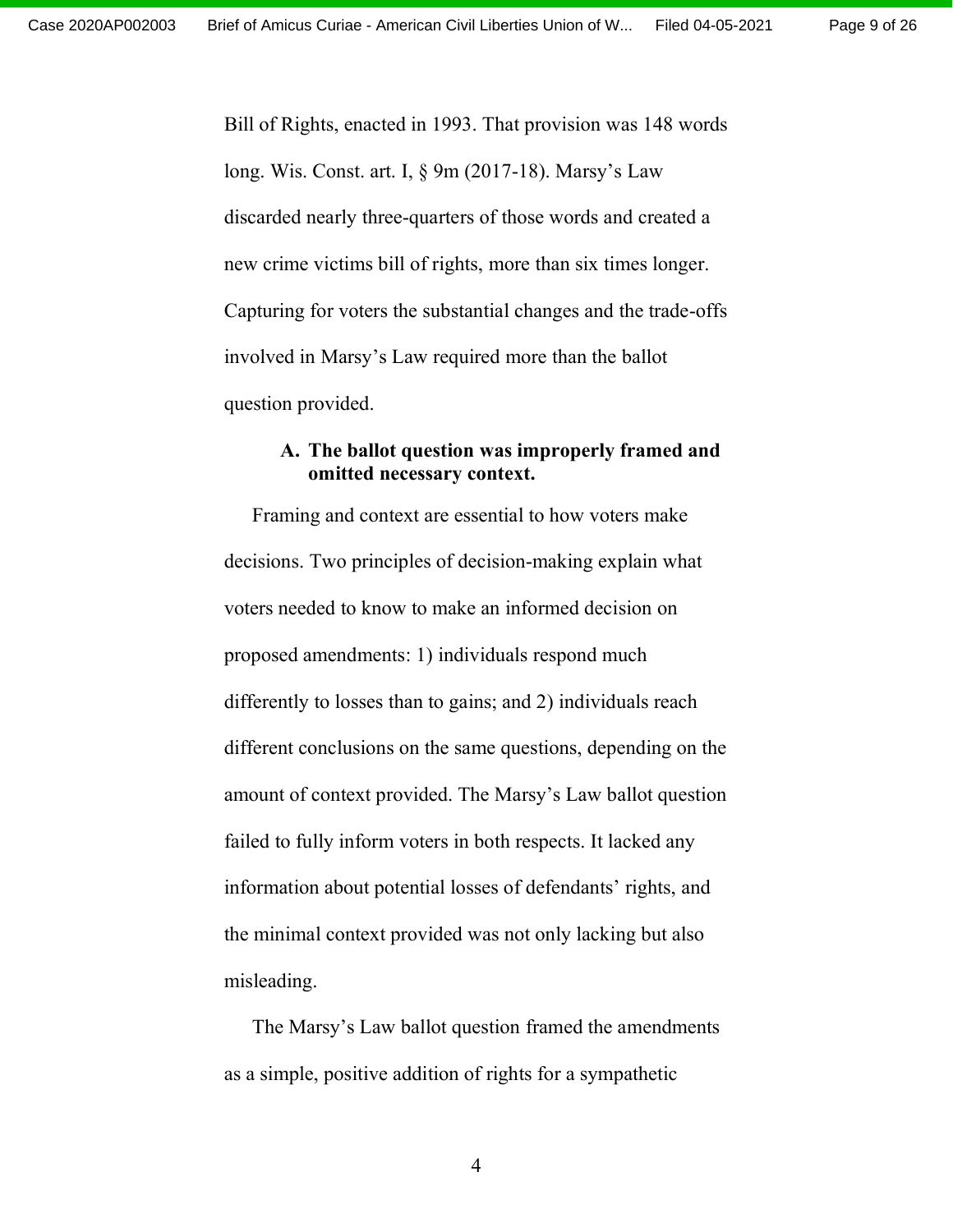group of people. (*See* A-App. 142) Even "seemingly inconsequential changes" in how a choice is framed "cause[] significant shifts of preference." Amos Tversky & Daniel Kahneman, *The Framing of Decisions and the Psychology of Choice*, 211 SCIENCE 453, 457 (1981). For example, asked whether a hate group should be permitted to hold a rally, 85% of respondents answered favorably if the question was prefaced with, "Given the importance of free speech," but when the same question was framed as a security concern ("Given the risk of violence,"), only  $45%$  were in favor. Dennis Chong & James N. Druckman, *Framing Theory*, ANNUAL REV. POLI. SCI., 10:103-26 (2007) (internal citations omitted).

A different formulation of the same objective choice can alter an individual's preference. DANIEL KAHNEMAN, THINKING, FAST AND SLOW 368 (2013). Even voters with a "definite preference (i) might have a different preference in a different framing of the same problem; [and] (ii) are normally unaware of alternative frames and of their potential effects on the relative attractiveness of options." Tversky  $\&$  Kahneman, *supra*, at 457.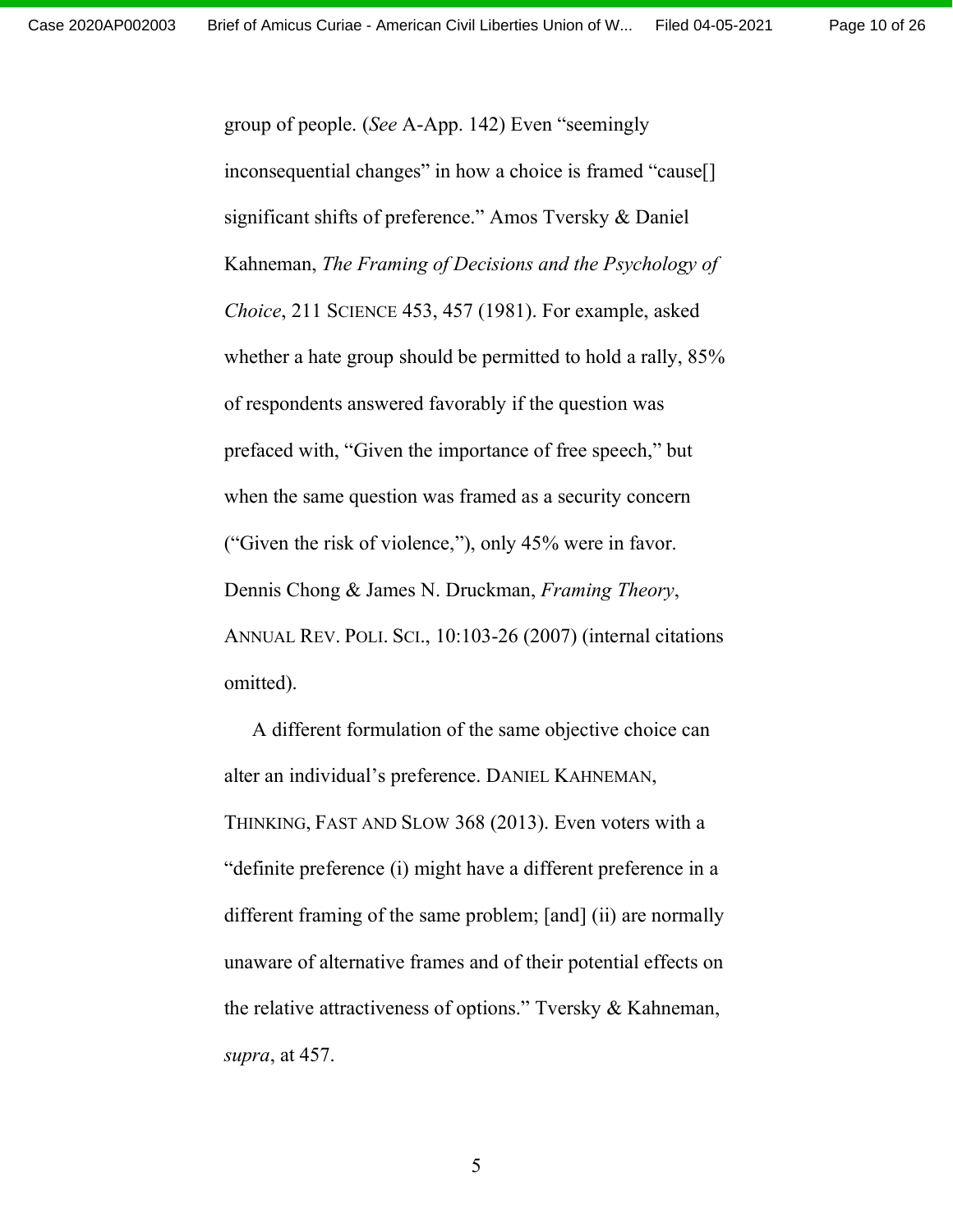Page 11 of 26

This is true because individual decision-making processes are often not linear, and people do not make decisions in a vacuum. Individuals make different decisions with respect to the exact same choice, depending on whether they are given a "minimal account" or "inclusive account" of the context for their decision. "People generally evaluate acts in terms of a minimal account, which includes only the direct consequences of the act.´ Tversky & Kahneman, *supra*, at 456; *see also id.* at 457 (explaining why this happens).

There are times, however, where accurate decisions require broader context. *Id*. Consider, for example, deciding whether you should wait 10 minutes for the bus. Without any other information, you might answer yes; but with the additional information that the bus was already delayed 30 minutes, you might answer no. "Because of the nonlinearities of the evaluation process, the minimal account and a more inclusive one often lead to different choices.´ *Id.* Context also mitigates framing bias. James N. Druckman & Arthur Lupia, *Mind, Will, and Choice*, at \*8, OXFORD HANDBOOK OF CONTEXTUAL POLITICAL ANALYSIS, eds. Robert E. Goodin and Charles Tilly (Mar. 2006) (citing a study in which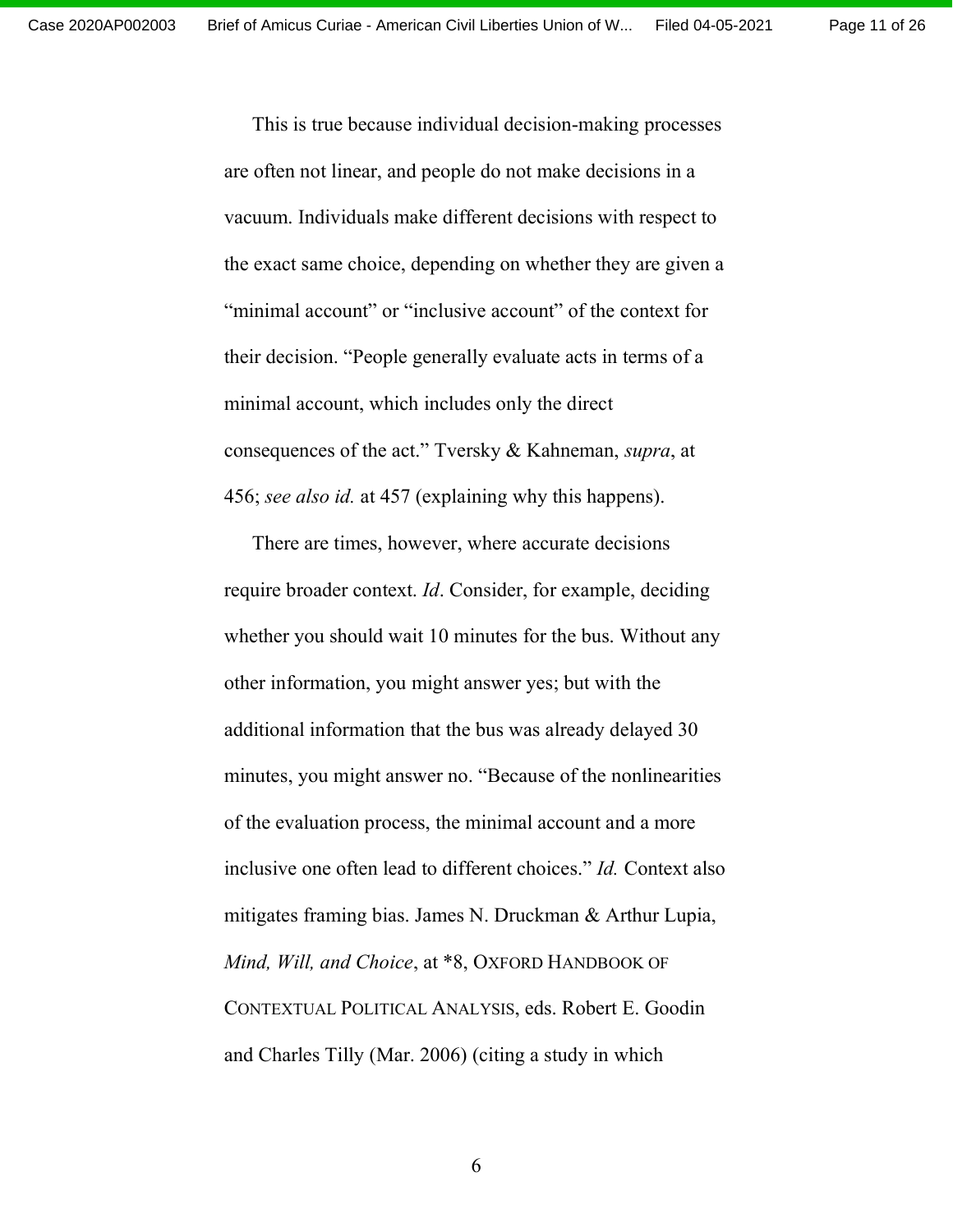individuals responded differently when given both frames of the same problem compared to just one frame).

Ballot measures often have framing biases that affect outcomes for several reasons. *First*, voters are relatively uninformed, even on the basics. In a  $1991$  survey, only "52 percent of respondents [knew] that their state had its own constitution." Sanford V. Levinson & William D. Blake, *When Americans Think About Constitutional Reform: Some Data and Reflections*, 77 OHIO ST. L.J. 211, 214 (2016) (citations and quotations omitted). Few voters spend a substantial amount of time researching ballot issues. *See, e.g.*, Werner Pleschbreger, "Making Informed Citizens in Local Direct Democracy. What Part Does Their Government Perform?" in *Local Government and Urban Governance in Europe* 233, 234, eds. C. Nunes Silva & J. Bucek (2017); Craig M. Burnett & Vladimir Kogan, *When Does Ballot Language Influence Voter Choices? Evidence from a Survey Experiment*, 32 POLITICAL COMMUNICATION 109, 112 (2015).

The ballot question is the *only* text that *all* voters see—as well as the last text that voters see—before casting their votes, which gives its framing particular power and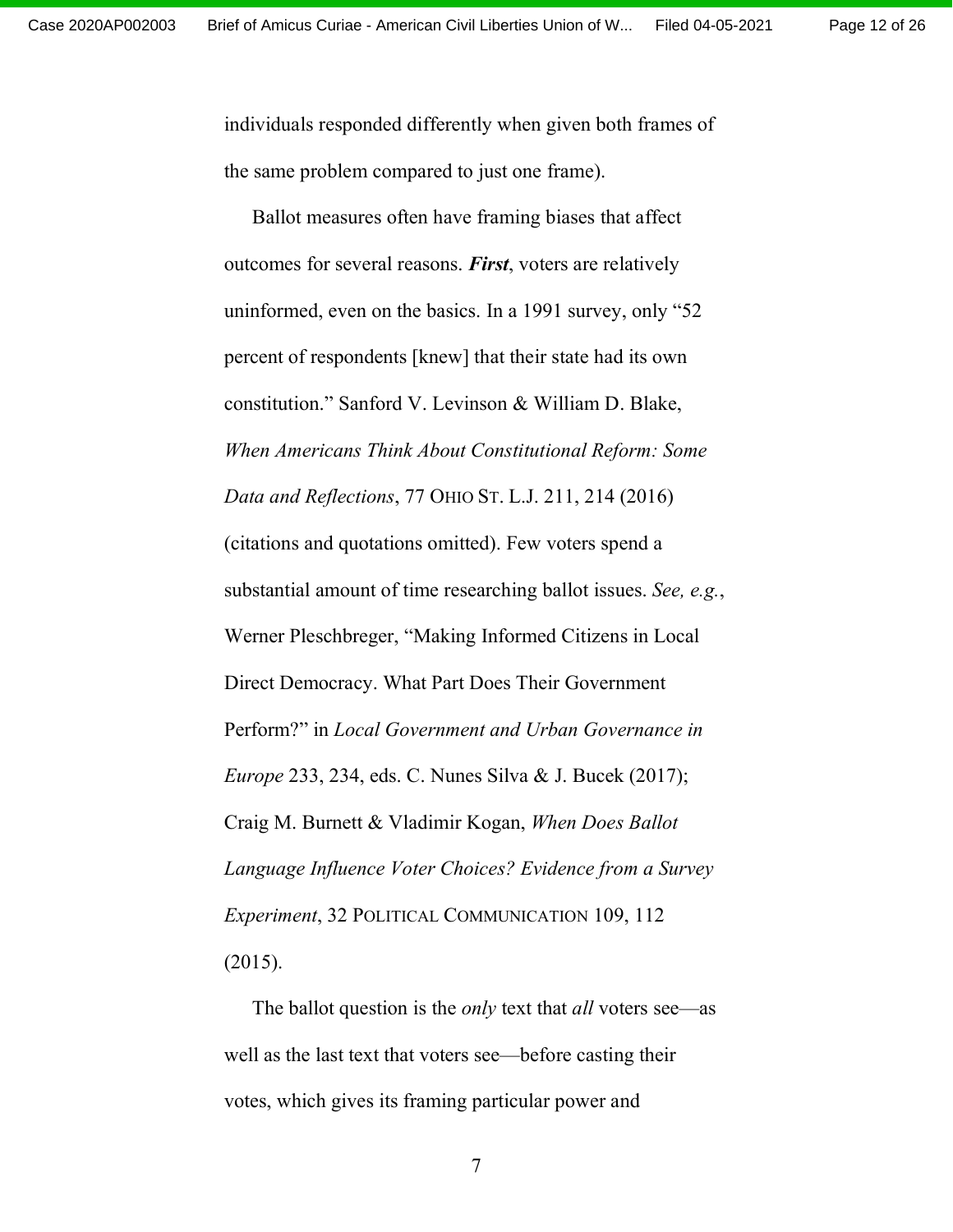consequence. Burnett & Kogan, *supra*, at 112. Voters rarely read the full text of a proposed law; instead they rely on campaign messages, endorsements, and most importantly the ballot question itself. *Id*. at 114. Therefore language in ballot titles and summaries has an outsized effect. *Id*. at 110; *see also* Pleschbreger, *supra*, at 237.

*Second*, strong framing trumps other messages with weaker frames, even if the more accurate messages are more frequent. *See* Dennis Chong, and James N. Druckman, *Framing Public Opinion in Competitive Democracies*, 101:4 AM. POL. SCI. REV.  $645, 647$  (2007) ("[W]e find that strength once again dominates repetition.´). This makes the use of strong, overly simplified framing in ballot questions a particularly stark concern.

*Third*, the omissions from and one-sided framing of the ballot question for Marsy's Law exacerbated problems created by voters¶ lack of information. *See* Arthur Lupia, *The Effect of Information on Voting Behavior and Electoral Outcomes: An Experimental Study of Direct Legislation*, 78 PUBLIC CHOICE 1, 65, 81 (1994) ("When voters are badly informed (or the electoral alternatives are reasonably complex), and there are no effective information cues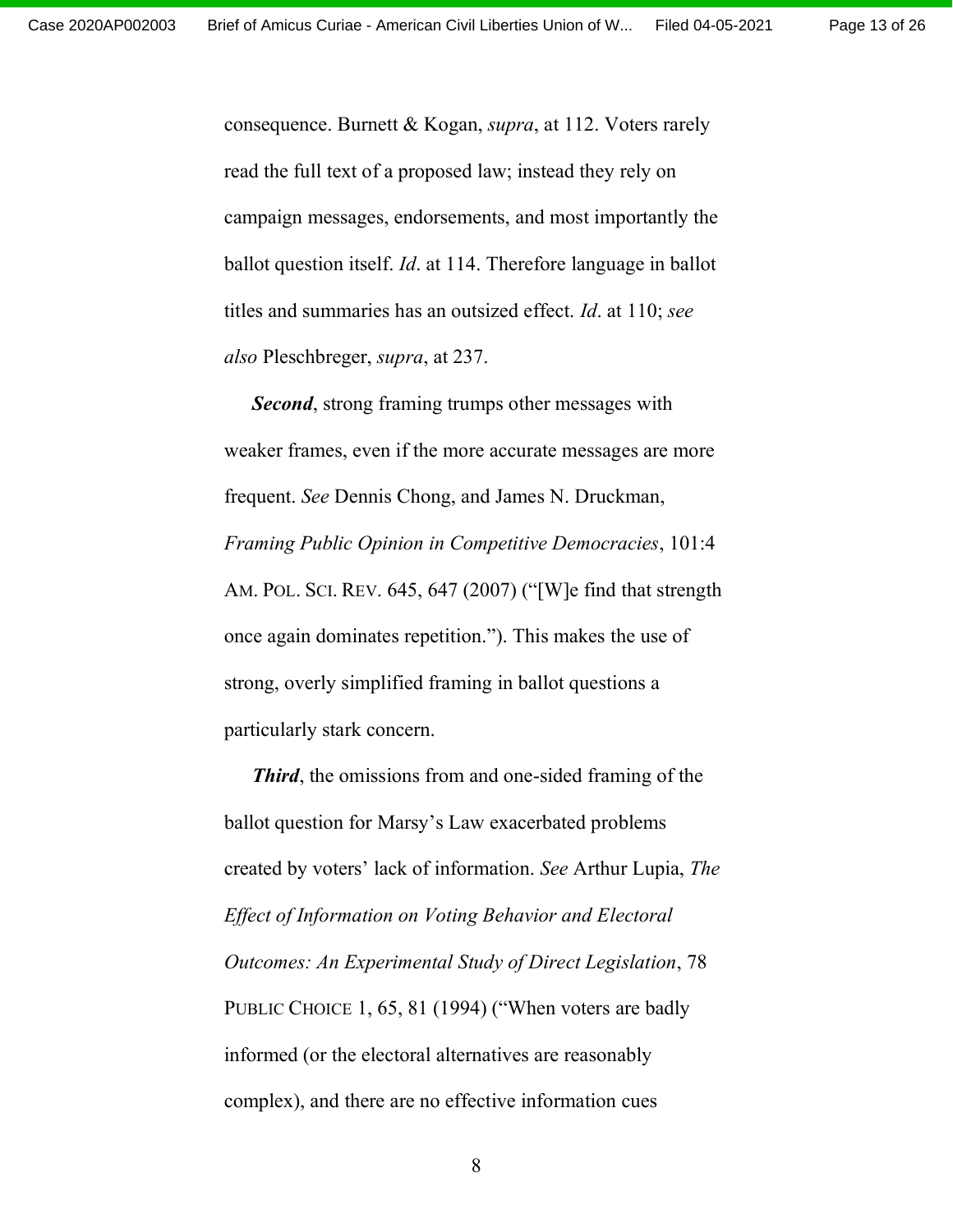available, small groups who have enough resources to obtain agenda control can use direct legislation to obtain preferred outcomes.").

The chaos of the April 2020 election compounded these problems. Wisconsin held the nation's first election during the COVID-19 pandemic, raising questions of when, where, how, and whether to vote, which distracted heavily from the substance of the election. *Wisconsin Primary Recap: Voters Forced to Choose Between Their Health and Their Civic Duty*, N.Y. Times (Apr. 7, 2020). <sup>2</sup> This left voters even more vulnerable to framing bias in the ballot question, which for many was their main source of information about Marsy's Law.

Lack of context also exacerbated these problems. Voters might have understood the ballot question differently had it provided a more inclusive account that explained the impact on defendants' rights. Voters might have considered the ballot question differently had it acknowledged that Wisconsin's Constitution already contained a Crime Victim Bill of Rights.

<sup>2</sup> Available a[t https://www.nytimes.com/2020/04/07/us/politics/wiscon](https://www.nytimes.com/2020/04/07/us/politics/wisconsin-primary-election.html) [sin-primary-election.html.](https://www.nytimes.com/2020/04/07/us/politics/wisconsin-primary-election.html)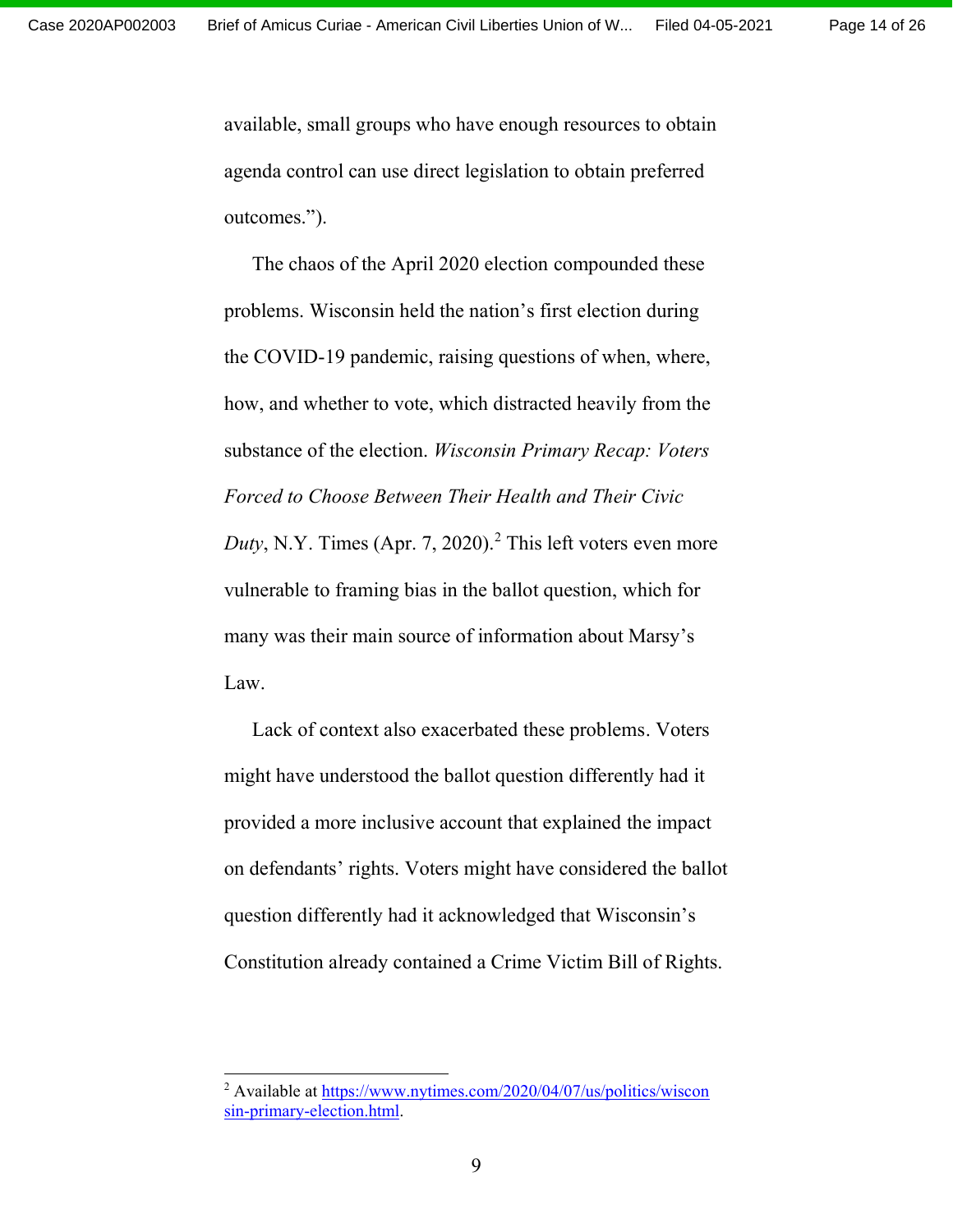To most closely capture the will of the voters, the ballot question should have provided this context.

### <span id="page-14-0"></span>*B.* **The ballot question was misleading because voters evaluate gains and losses differently.**

The ballot question misled voters by framing Marsy's Law solely as creating new rights for crime victims and omitting information about potential losses for defendants. This is crucial because decision-makers consider losses more significant than gains. Tversky & Kahneman, *supra*, at 454- 55. Individuals commonly perceive outcomes as either positive or negative (a gain or a loss), depending on a reference point. *Id*. at 454. Varying that reference point can tip whether a particular outcome is perceived as a gain or a loss, which will often determine which option an individual prefers. *Id*.

Depending on whether they are framed as a gain or a loss, two "logically equivalent statements" often "do not mean the same thing" and elicit different responses. Kahneman, *supra*, at 363. When stores began widely accepting credit cards, the credit card industry lobbied stores to offer a "cash discount" instead of charging a "credit-card surcharge" because consumers are less willing to accept loss (paying a surcharge)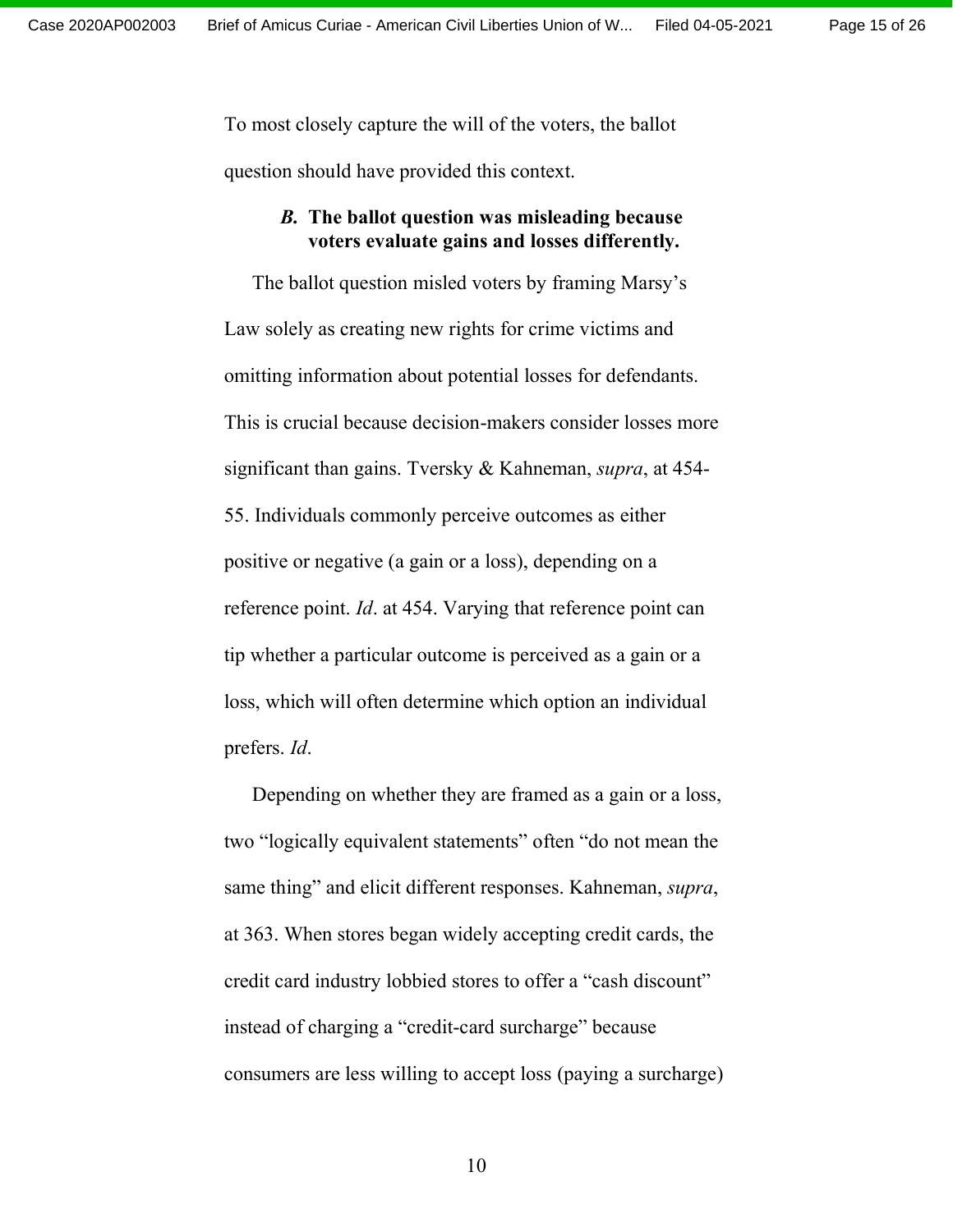Page 16 of 26

than they are to forego a cash discount. Tversky  $\&$ Kahneman, *supra*, at 456. The two options are "economically equivalent but they are not emotionally equivalent." Kahneman, *supra*, at 364. Similarly, it matters whether a document characterizes the same entities as "major polluters" or "major sources of emissions." Pleschbreger, *supra*, at 241. Positive terms can create support among an electorate even when it would be more appropriate to use a descriptive term. *Id.*

The framing effect holds true in ballot measures. In one study, respondents were asked whether they supported a proposed amendment. When the ballot question was titled negatively as "Eliminates the Right of Same-Sex Couples to Marry," 39 percent supported it, but more than half supported the same amendment given the positive title of "The Protect" Marriage Act.´ Jeff Hastings & Damon Cann, *Ballot Titles and Voter Decisions Making on Ballot Questions*, 46(2) STATE  $&$  LOCAL GOV'T REV. 118, 122 (2014). This is one of many studies confirming that "framing effects due to ballot title wording are very real." *Id.* at 124.

The Marsy's Law ballot question was framed as a simple and certain gain for victims. It was titled "Additional rights of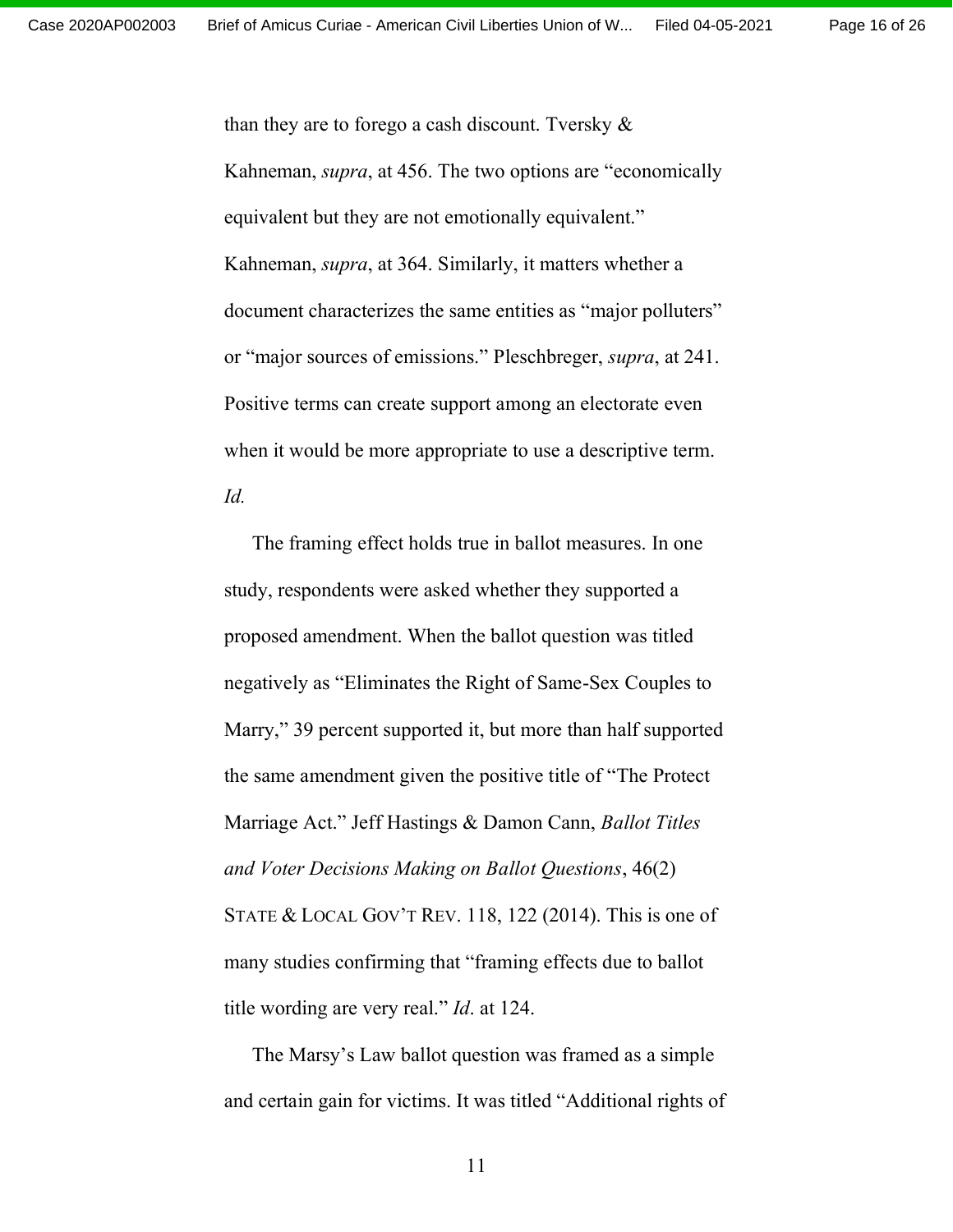crime victims." (A-App. 142) It asked if voters wanted to "give victims additional rights" and used words with positive associations like "protected," "allow," and "enforce." (*Id*.) The only references to the rights of the accused were also framed positively: "leaving the federal constitutional rights of the accused intact."  $(Id.)$ 

But the law itself makes three changes that, contrary to that positive framing, have the potential to weaken defendants' rights. *First*, it limits discovery available to defendants by allowing victims "[t]o refuse an interview, deposition, or other discovery request." 2019 Senate Joint Resolution 2.<sup>3</sup> **Second**, it grants victims the right "to attend all proceedings" and deletes the qualifying phrase "unless the trial court finds sequestration is necessary to a fair trial for the defendant." *Id.* **Third**, it removes from the Wisconsin Constitution a catch-all guarantee that "Nothing in this section, or in any statute enacted pursuant to this section, shall limit any right of the accused which may be provided by law."  $Id$ .

<sup>&</sup>lt;sup>3</sup> Available a[t https://docs.legis.wisconsin.gov/2019/related/enrolled/sjr2](https://docs.legis.wisconsin.gov/2019/related/enrolled/sjr2)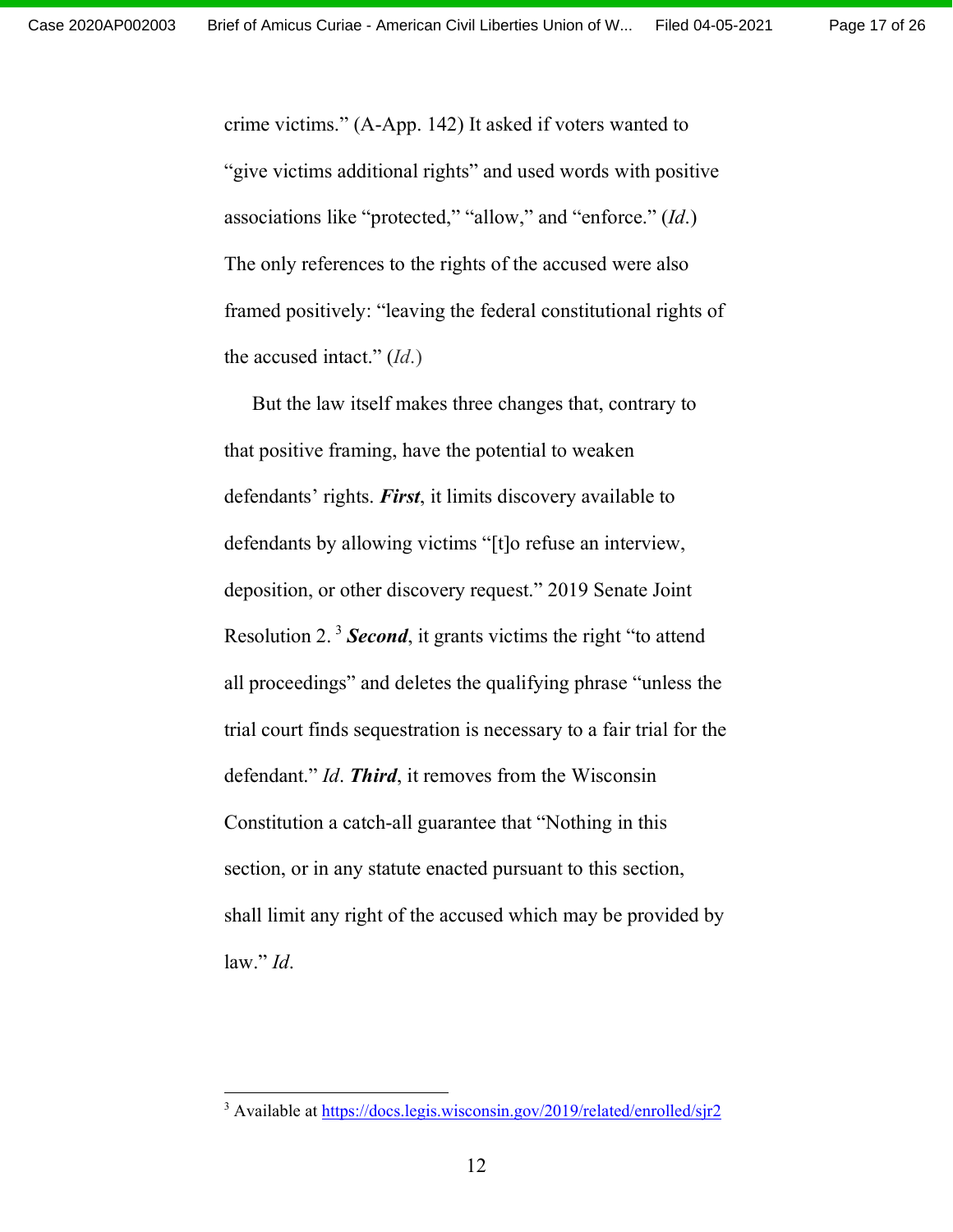These provisions make clear that Marsy's Law is more nuanced and complex than the ballot question reveals. This is troubling because the framing solely in terms of victims' gains does not evoke the same response and therefore *does not mean the same thing* to a voter as a framing in terms of defendants' losses.

It is unrealistic to expect voters to research and reframe a ballot question to understand the potential losses it imposes. ³Unless there is an obvious reason to do otherwise, most of us passively accept decision problems as they are framed and therefore rarely have an opportunity to discover the extent to which our preferences are *frame-bound* rather than *realitybound*.´ Kahneman, *supra*, at 367. In one study, respondents were asked their preference of two possible medical treatments. Treatment A was sometimes described as having a "one-month survival rate  $[of] 90\%$ ," and other times described as having "10% mortality in the first month." Respondents preferred Treatment A when framed in terms of its survival rate, but not when framed in terms of its morbidity rate. *Id*.

Scientific studies on evaluation of losses indicate that voters may have responded differently if asked, "Should the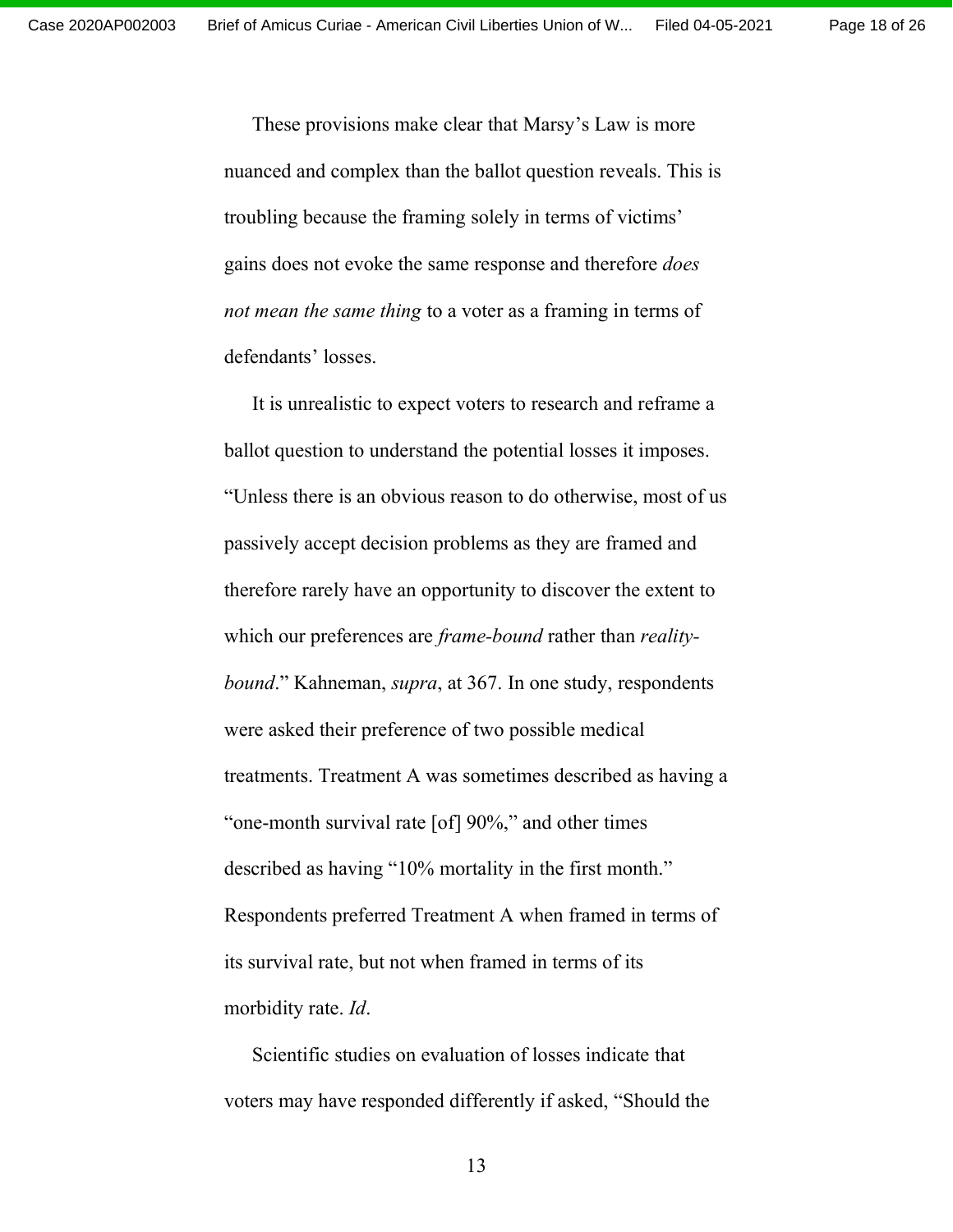Constitution be amended to remove the defendant's right to sequester a victim witness if necessary for a fair trial?" or, more generally, "Should crime victims be granted additional rights in the investigation and prosecution that weaken or eliminate some rights of the accused?" The actual ballot question used for Marsy's Law made no reference whatsoever to potential losses. Indeed, the ballot question was misleadingly framed to *negate* a loss of defendants' rights by indicating the amendments would "leav[e] the federal constitutional rights of the accused intact." (A-App. 142)

## <span id="page-18-0"></span>**II. Multiple ballot questions would have mitigated the framing bias.**

To accurately capture the potential loss of defendants' rights and provide voters with an opportunity to express their preferences on both the potential losses and gains involved, Marsy's Law necessitated at least two ballot questions. This approach would have met the requirements of Wisconsin law, and could have ameliorated the framing problems discussed above.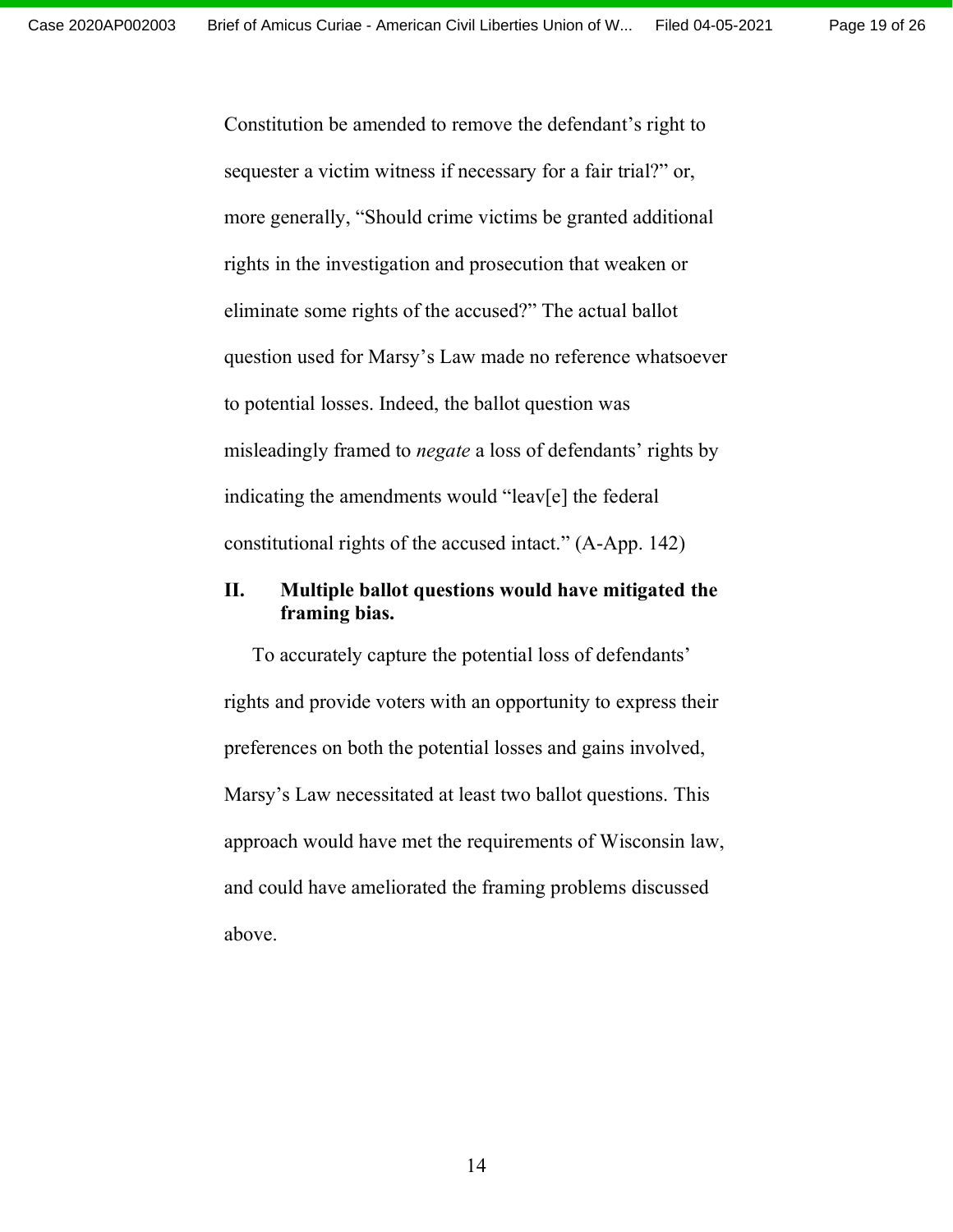Page 20 of 26

Amendments that have "different objects and purposes," which do not depend on each other, must be submitted to voters separately. *State v. Timme*, 54 Wis. 318, 11 N.W. 785, 791 (1882); *see also State ex rel. Thomson v. Zimmerman*, 264 Wis. 644, 657, 60 N.W.2d 416 (1953). This "does not prohibit a single constitutional amendment from being complex or multifaceted, or from containing a variety of specific prescriptions and proscriptions.´ *McConkey v. Van Hollen,* 2010 WI 57, ¶26, 326 Wis. 2d 1, 783 N.W.2d 855*.*

Marsy's Law is not merely complex and multifaceted; it also contains provisions that accomplish separate purposes: adding victims' rights, and removing state-law protections for both criminal suspects and defendants. These elements of the amendments are not interdependent, and voters could have accepted one while rejecting the other.

Wisconsin's separate-amendment rule aims to ensure that ballot measures represent the will of the voters. The more closely focused the ballot question, the more likely the vote will accurately reflect voters' desires. This is because "voters" will simply not know about, much less understand in any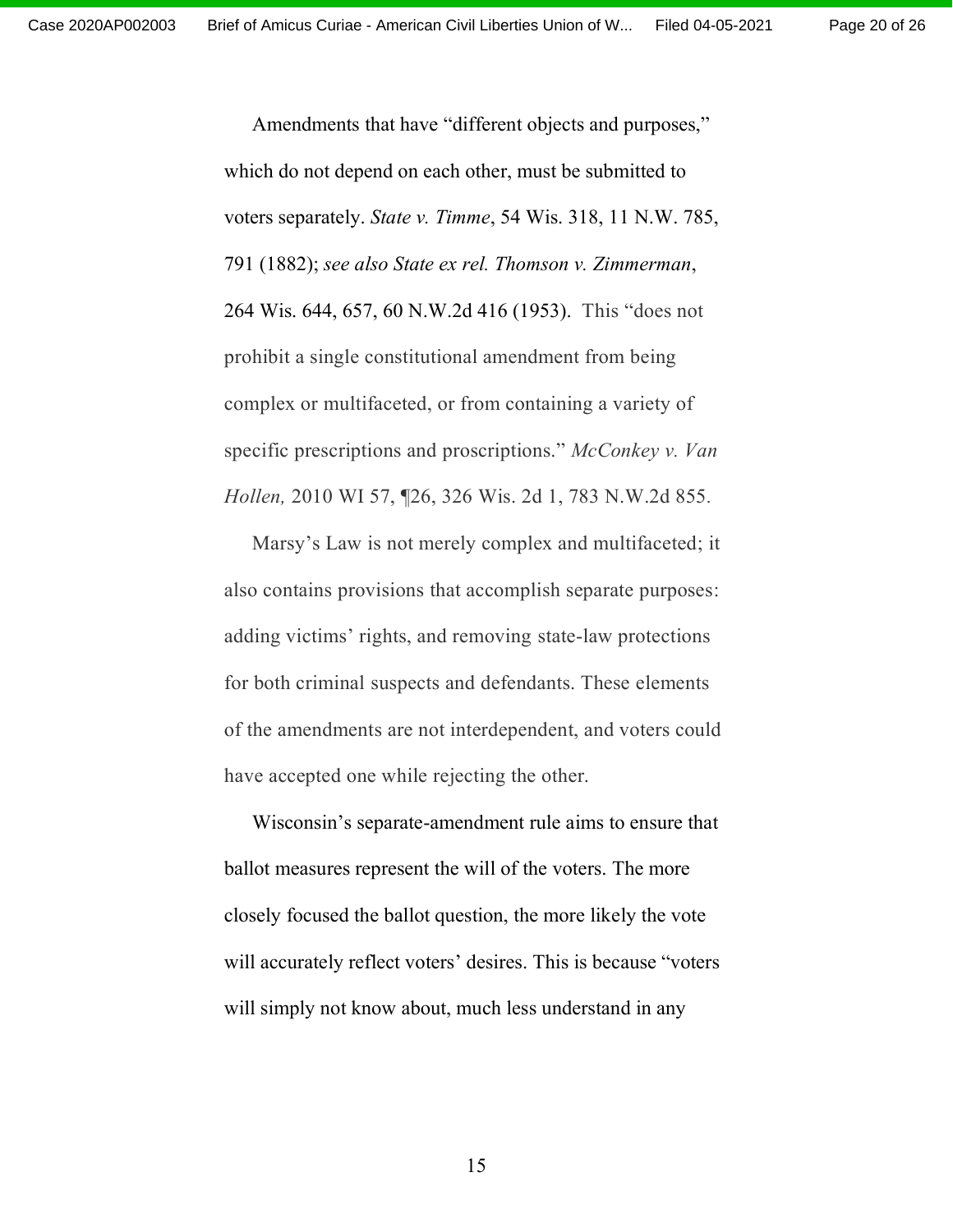depth many of the sub-issues." Richard B. Collins & Dale Oesterle, *Structuring the Ballot Initiative: Procedures That Do and Don't Work*, 66 U. COLO. L. REV. 47, 85 (1995). Additionally, when ballot questions bundle multiple issues, voters have to weigh their opinions about one part of the question against their opinions about the other parts. If they strongly favor the first part and mildly disfavor the second, they may vote "yes" even though that does not accurately represent their opinion of the second part. *Id.* at 85. "If a majority does so, the state constitution contains language favored by the majority, the text of issue one, and language disfavored by the majority, the text of issue[] [two] ….´ *Id*. at 85-86.

The expressed general purpose of Marsy's Law was to expand victims' rights, but some of its provisions were not necessary to further that goal. The three discrete changes at issue—victims' rights to refuse discovery and to attend all proceedings, the deleted reference to a defendant's right to a fair trial, and the deleted statement that no victims' rights limit the rights of the accused—could and should have been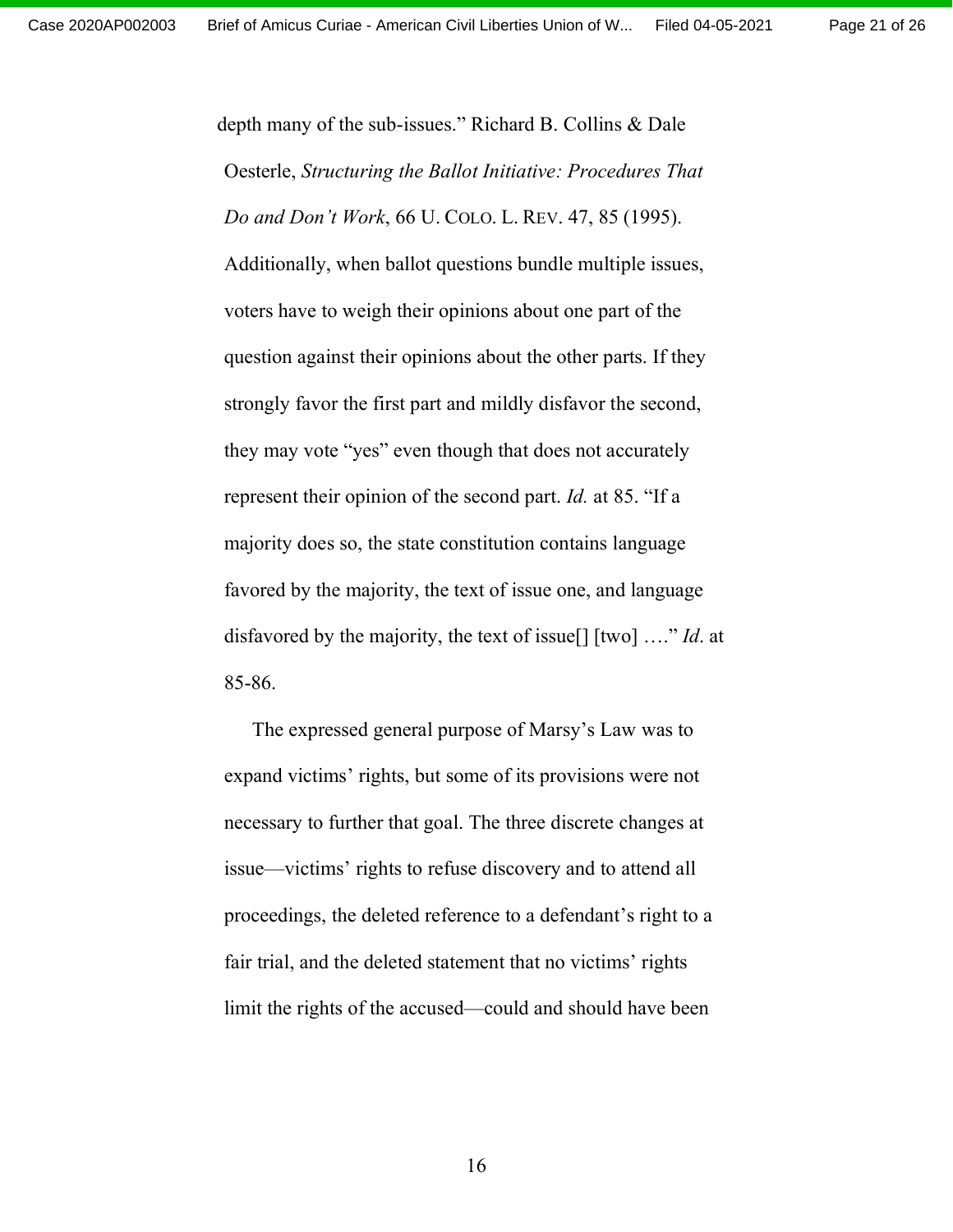separate. None is a necessary "detail of a main purpose," *Thomson,* 264 Wis. at 657—here, expanding victims' rights. Voters should have had the option to vote on those changes separately because voters could have – and may – have wanted to expand crime victims' rights without altering defendants' rights. This is precisely the balance voters struck in adopting Wisconsin's prior crime victims' bill of rights. *See* Wis. Const. art. I, § 9m (2017-18) ("Nothing in this section, or in any statute enacted pursuant to this section, shall limit any right of the accused which may be provided by  $law.'$ ).

Bundling independent issues into one ballot question defeats the fundamental purpose of direct democracy: to enact the true will of the voters.

#### **CONCLUSION**

<span id="page-21-0"></span>The Wisconsin Constitution entrusts voters with the final say on amending its text. But voters cannot discharge that obligation if the amendment questions are not clearly, accurately, and cogently presented on the ballot. As explained above, the Marsy's Law ballot question did not allow voters the opportunity to make an informed choice on its essential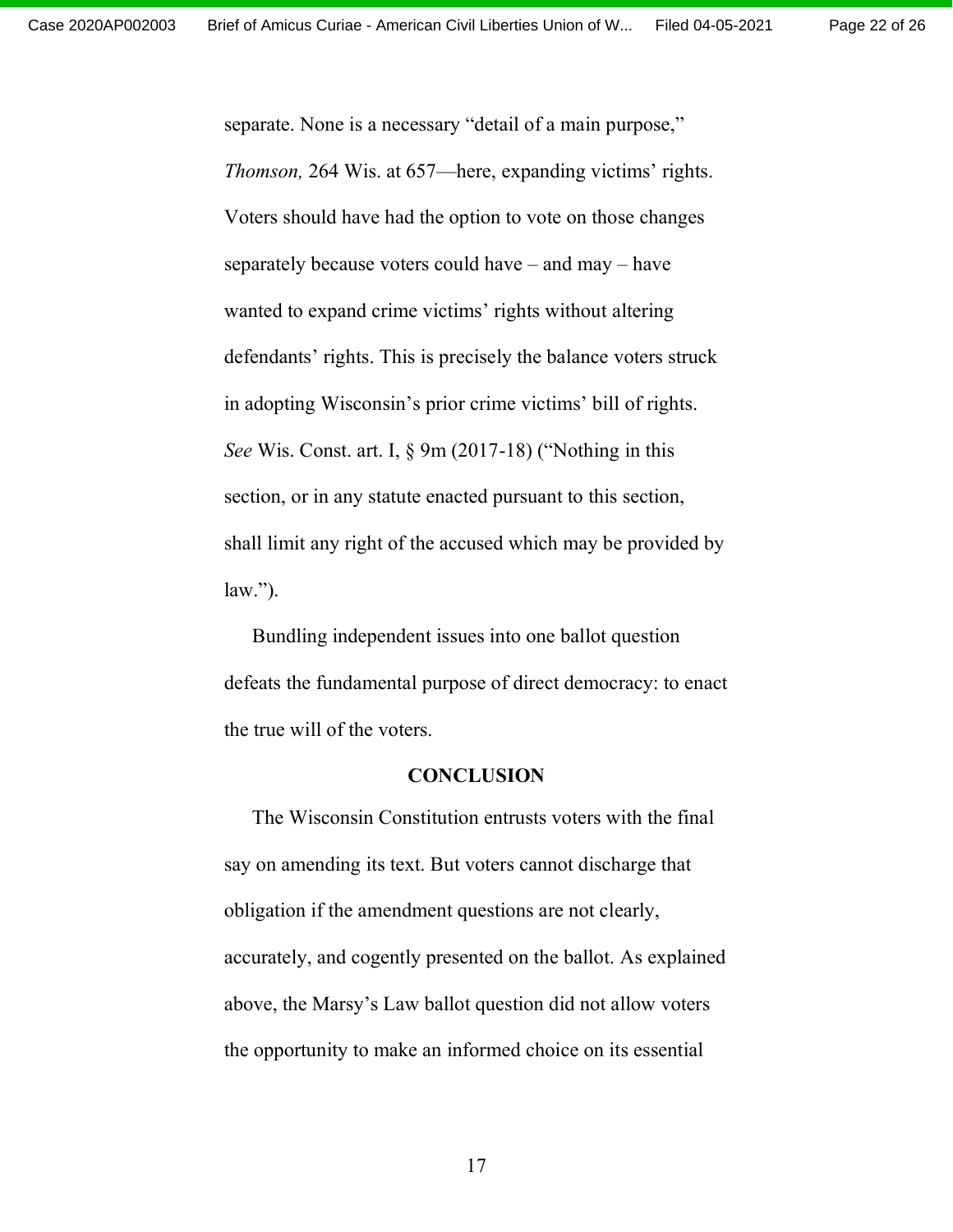provisions. *Amici* respectfully urge this Court to affirm the

circuit court decision.

Dated this 5th day of April, 2021.

Respectfully submitted by:

Christine Donahoe State Bar No. 1092282 ACLU OF WISCONSIN FOUNDATION 207 E. Buffalo St., Suite 325 Milwaukee, WI 53202 414.272.4032 [cdonahoe@aclu-wi.org](mailto:cdonahoe@aclu-wi.org) *Counsel for Non-Party ACLU of Wisconsin*

M. Low H Burner

Mel Barnes State Bar No. 1096012 LAW FORWARD, INC. P.O. Box 326 Madison, WI 53703 P: 608.535.9808 E: [mbarnes@lawforward.org](mailto:mbarnes@lawforward.org)

Jeffrey A. Mandell State Bar No. 1100406 Douglas M. Poland State Bar No. 1055189 Pahoua Thao State Bar No. 1098421 STAFFORD ROSENBAUM LLP 222 West Washington Avenue P.O. Box 1784 Madison, WI 53701-1784 P: 608.256.0226 E: [jmandell@staffordlaw.com](mailto:jmandell@staffordlaw.com) E: [dpoland@staffordlaw.com](mailto:dpoland@staffordlaw.com) E: [pthao@staffordlaw.com](mailto:pthao@staffordlaw.com) *Counsel for Non-Party Law Forward, Inc.*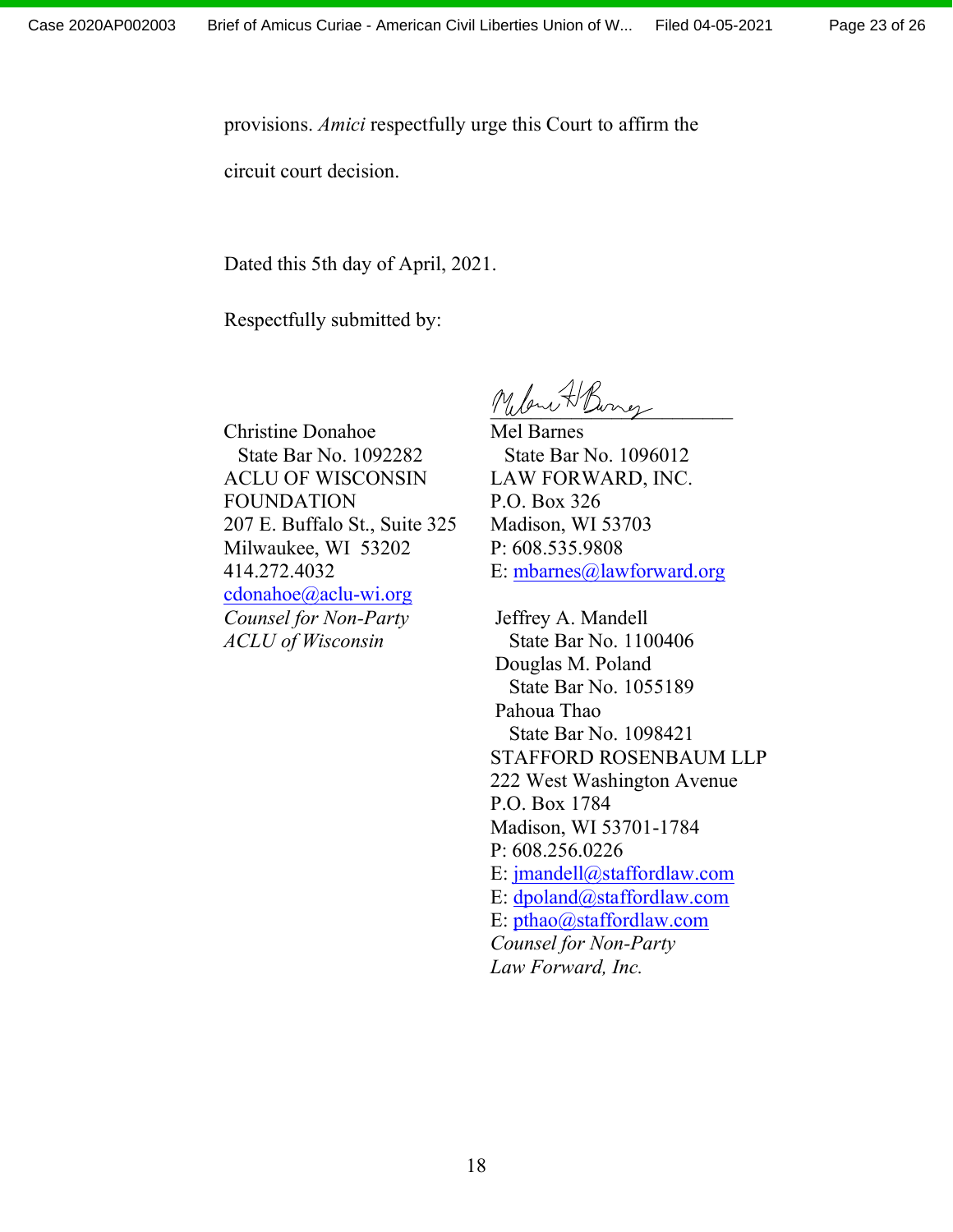#### **CERTIFICATION**

<span id="page-23-0"></span>I hereby certify that this brief conforms to the rules contained in Wis. Stat.  $\S 809.19(8)(b)$  and (c) for a brief produced with a proportional serif font. The length of the Introduction, Argument, and Conclusion of the brief is 2,983 words.

Dated this 5th day of April, 2021.

Melow H Burrez

Mel Barnes State Bar No. 1096012 LAW FORWARD, INC. P.O. Box 326 Madison, WI 53703 P: 608.535.9808 E: mbarnes@lawforward.org *Attorney for Non-Party Law Forward, Inc.*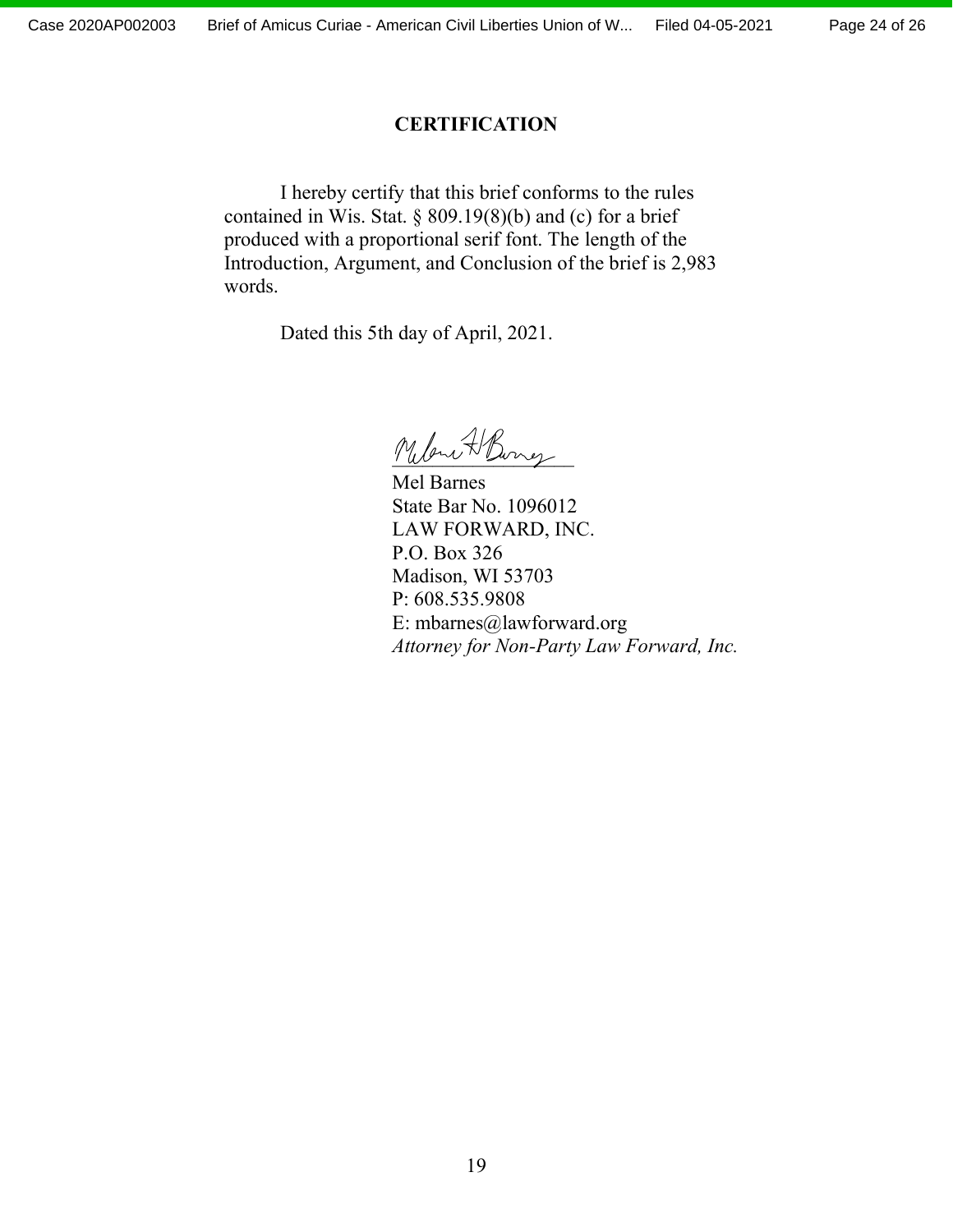## <span id="page-24-0"></span>**CERTIFICATE OF COMPLIANCE WITH RULE 809.19(12)**

I hereby certify that:

I have submitted an electronic copy of this brief, excluding the appendix, if any, which complies with the requirements of s. 809.19 (12). I further certify that:

This electronic brief is identical in content and format to the printed form of the brief filed as of this date.

A copy of this certificate has been served with the paper copies of this brief filed with the court and served on all opposing parties.

Dated this 5th day of April, 2021.

Melow A Burrez

Mel Barnes State Bar No. 1096012 LAW FORWARD, INC. P.O. Box 326 Madison, WI 53703 P: 608.535.9808 E: mbarnes@lawforward.org *Attorney for Non-Party Law Forward, Inc.*